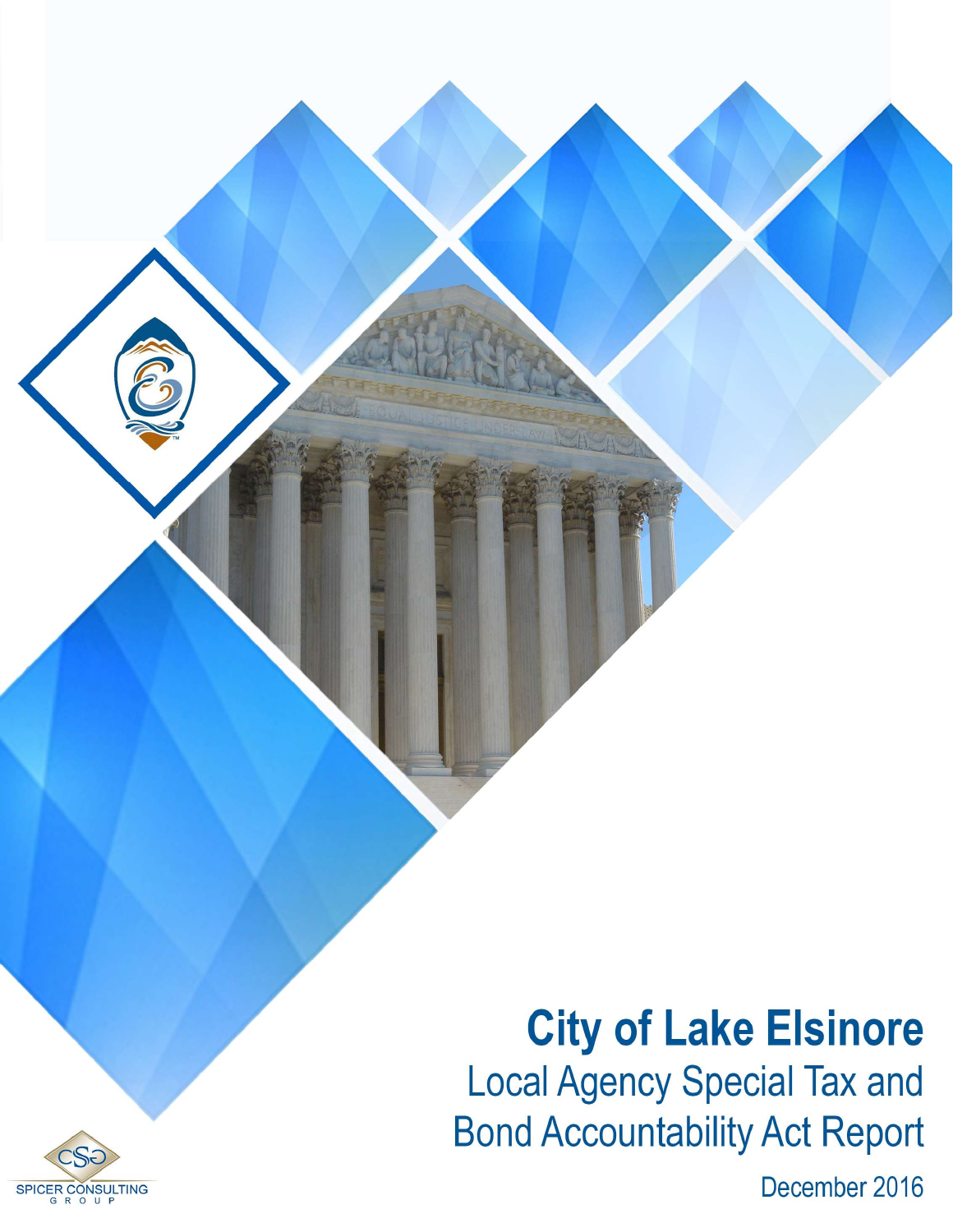### Table of Contents

### **Sections**

| $\mathbf{1}$ . | Introduction of Bond Accountability Act (SB 165)                 |                 |
|----------------|------------------------------------------------------------------|-----------------|
| 2.             | Community Facilities District No. 88-3 (West Lake Elsinore)      | 2               |
| 3.             | <b>Community Facilities District No. 90-2 (Tuscany Hills)</b>    | $\mathfrak{Z}$  |
| 4.             | <b>Community Facilities District No. 95-1 (City Center)</b>      | 4               |
| 5.             | <b>Community Facilities District No. 98-1 (Summerhill)</b>       | 5               |
| 6.             | Community Facilities District No. 2003-2 (Canyon Hills)          | 6               |
| 7.             | Community Facilities District No. 2004-3 (Rosetta Canyon)        | 9               |
| 8.             | Community Facilities District No. 2005-1 (Serenity)              | 11              |
| 9.             | Community Facilities District No. 2005-2 (Alberhill Ranch)       | 12 <sup>°</sup> |
| 10.            | Community Facilities District No. 2005-5 (Wasson Canyon)         | 13              |
| 11.            | Community Facilities District No. 2005-6 (City Center Townhomes) | 14              |
| 12.            | Community Facilities District No. 2006-1 (Summerly)              | 15              |
| 13.            | Community Facilities District No. 2006-2 (Viscaya)               | 18              |

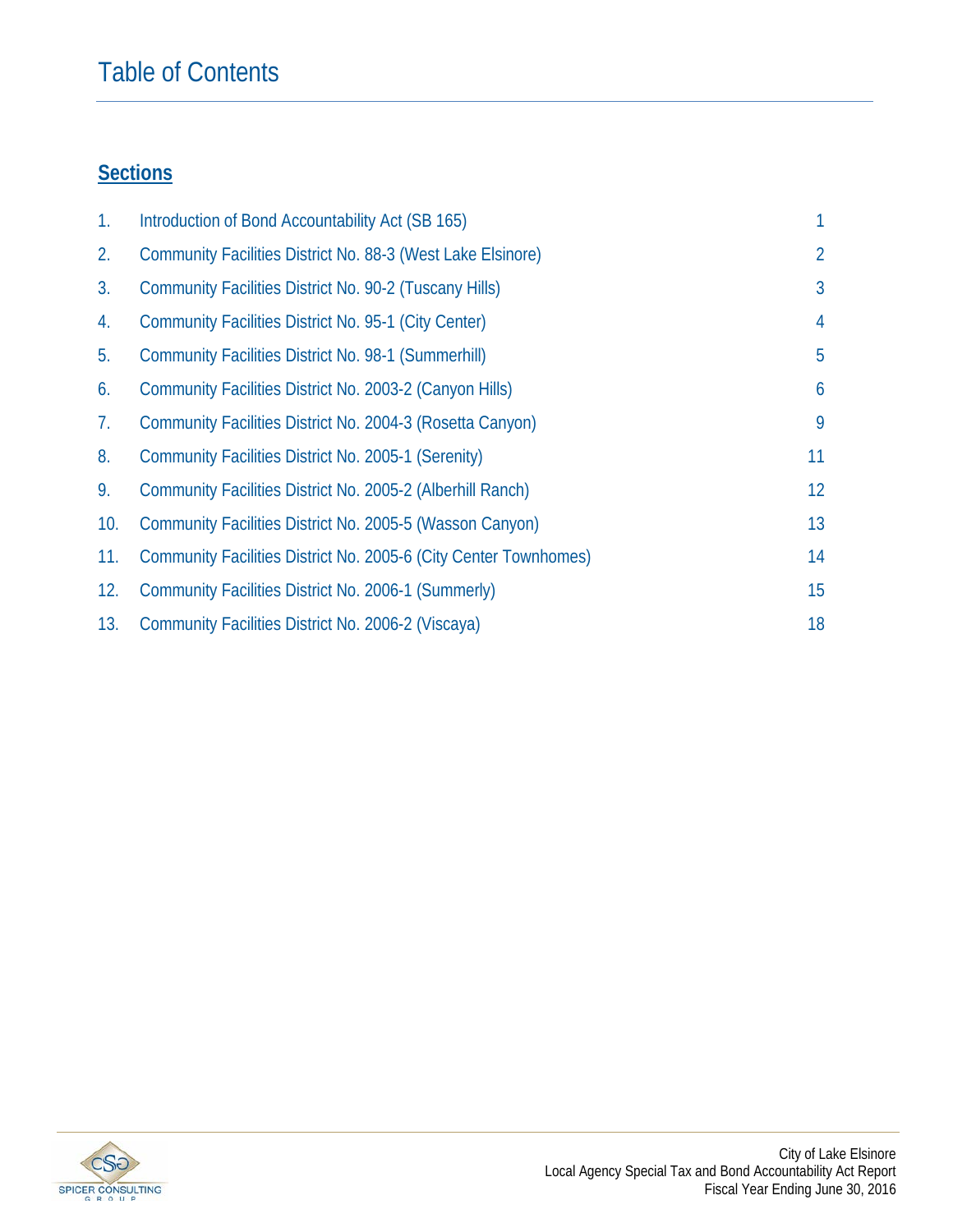#### Bond Accountability Act (Senate Bill 165)

Senate Bill 165 (SB 165) shall be cited as the Local Agency Special Tax and Bond Accountability Act (the "Act"). This Act requires that any local special tax/local bond measure subject to voter approval contain a statement indicating the specific purposes of the special tax, require that the proceeds of the special tax be applied to those purposes, require the creation of an account into which the proceeds shall be deposited, and require an annual report containing specified information concerning the use of the proceeds. The Act only applies to bonds issued on or after January 1, 2001 in accordance with Sections 50075.1 and 53410 of the California Government Code.

Some of the requirements of the Act are handled at the formation (bond issuance) of the Special Tax District and others are handled through annual reports. This section of the report intends to comply with Sections 50075.3 and 53411 of the California Government Code that states:

The chief fiscal officer of the issuing local agency shall file a report with its governing body no later than January 1, after the bonds have been issued and at least once a year thereafter. The Annual report shall contain all of the following:

- (a) The amount of funds collected and expended.
- (b) The status of any project required or authorized to be funded as identified in subdivision (a) of Section 50075.1 and Section 53410.

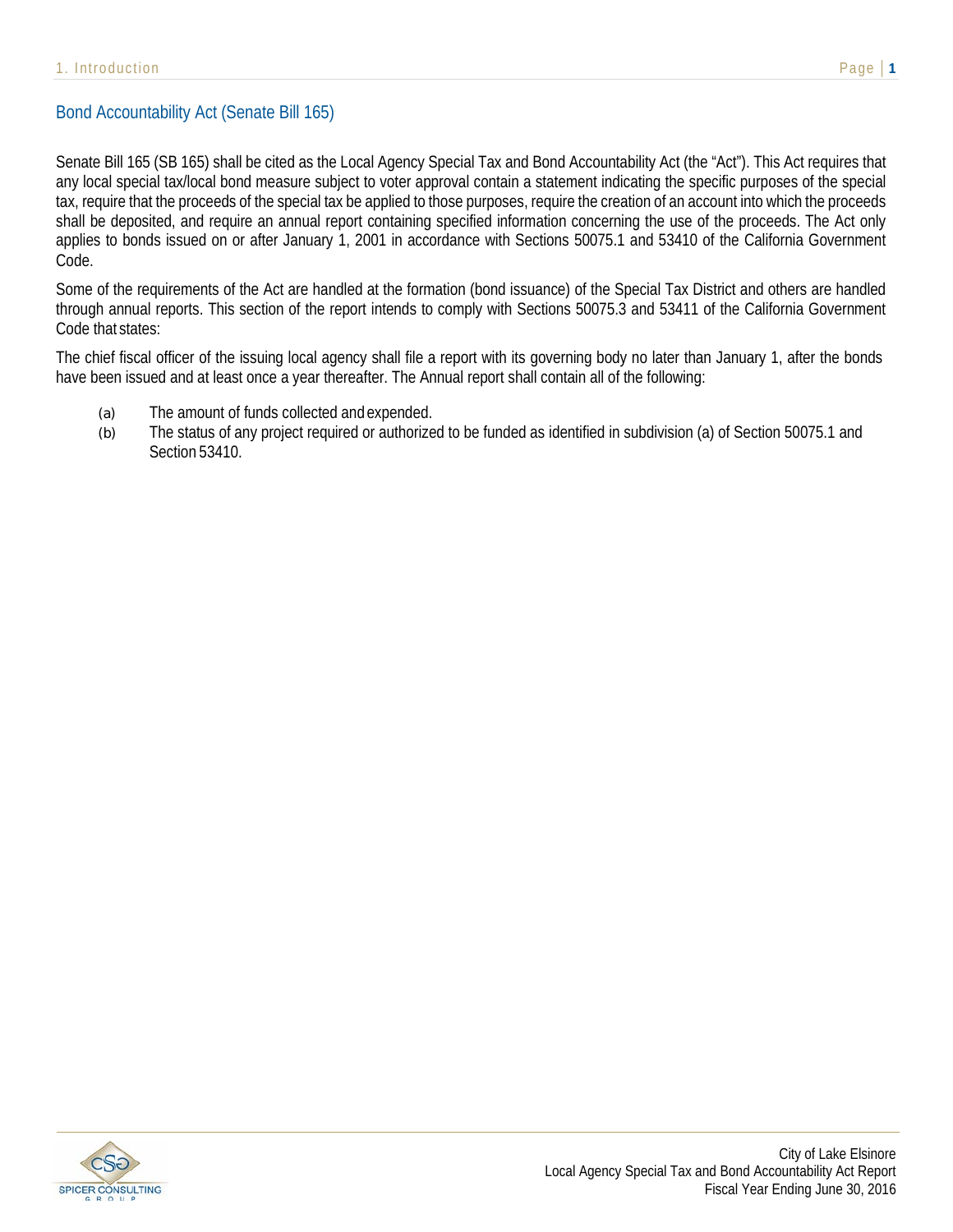Community Facilities District No. 88-3 (West Lake Elsinore) Local Agency Revenue Bonds 2013 Series B Local Agency Revenue Refunding Bonds 2015 Series B

#### *Location*

Community Facilities District No. 88-3 (the "CFD No. 88-3") is generally located northwest of Highway 74 and south of Interstate 15. CFD No. 88-3 comprises over 610 acres and its boundaries are Machado Street to the east, Lakeshore Drive and Mountain Avenue to the north, Alvarado Street to the south and the City boundaries to the west.

#### *Authorized Facilities and Bonds*

CFD No. 88-3 was formed to finance major public improvements which include street improvements along Grand Avenue, Lincoln Avenue, and Le Gay Street, storm drain improvements, sanitary improvements, water system improvements, and public improvements for McVicker Canyon Park and Lincoln Street Fire Station. The District currently has two series of bonds: The Subordinate Bonds, 2013 Series B, and the Local Agency Revenue Refunding Bonds, 2015 Series B. The Senior Bonds, 2008 Series A, were refunded by the 2015 Series B Bonds.

#### *Funds Collected and Expended*

The table below shows the amount of special taxes collected and the expenditures made to fund the authorized facilities and incidental expenses of CFD No. 88-3 from July 1, 2015 through June 30, 2016.

| <b>Description</b>                     | Amount      |
|----------------------------------------|-------------|
| FY 2015-16 Revenues                    |             |
| <b>Special Taxes Levied</b>            | \$2,506,770 |
| Less: Delinquency as of 6/30/2016      | \$34,206    |
| <b>Total Special Taxes Collected</b>   | \$2,472,564 |
|                                        |             |
| 2016 Expenditures                      |             |
| Bond Interest - 3/1/2016               | \$258,546   |
| Bond Interest - 9/1/2016               | \$186,481   |
| Bond Principal - 9/1/2016              | \$1,920,000 |
| Administrative Expenses <sup>(1)</sup> | \$66,356    |
| <b>Total Expenditures</b>              | \$2,431,383 |
|                                        |             |
| <b>Ending Special Tax Fund Balance</b> | \$41,181    |
|                                        | .           |

(1) Amount allocated to Administrative Expenses and may not have been expended in its entirety.

#### *Project Status*

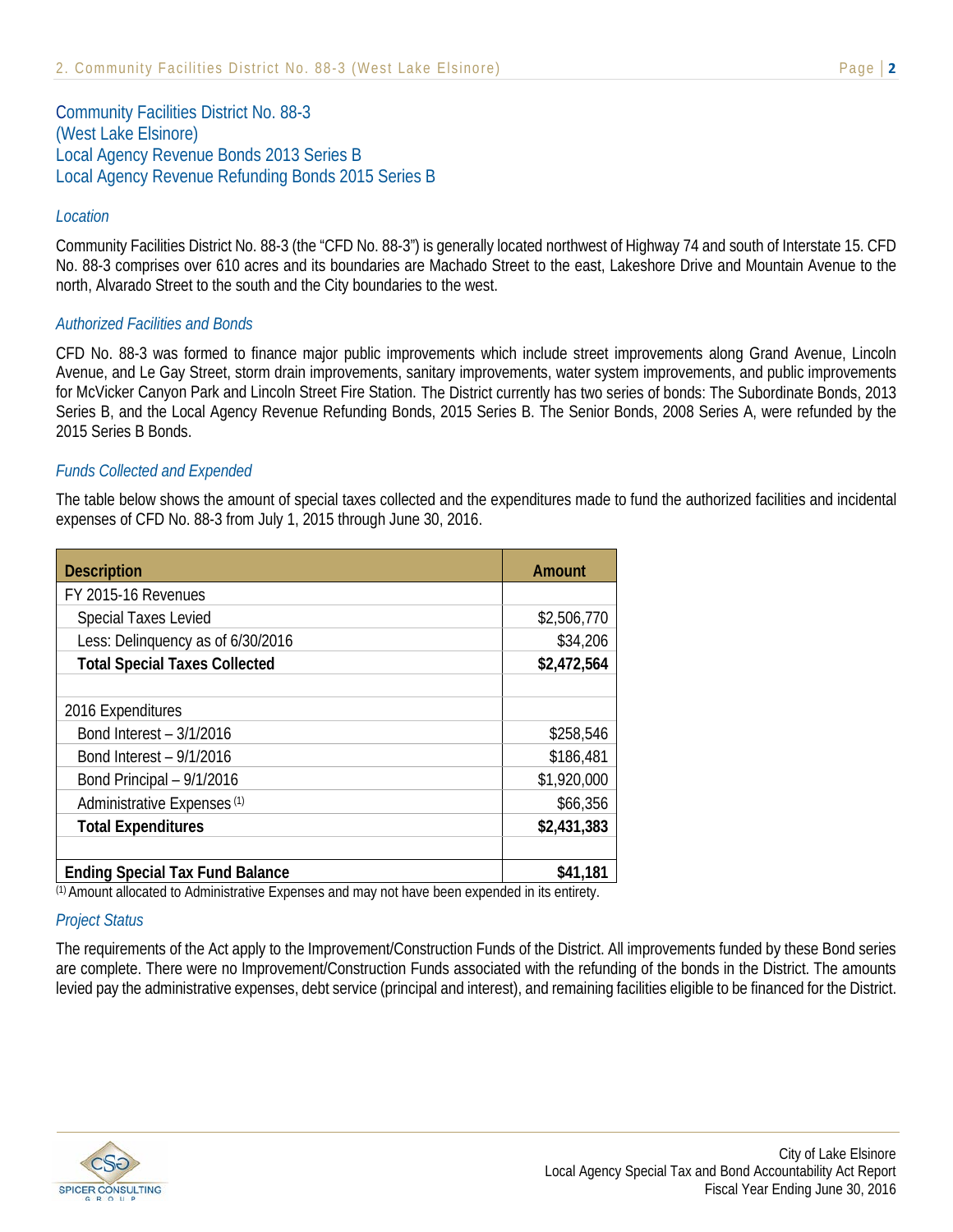Community Facilities District No. 90-2 (Tuscany Hills) Special Tax Parity Bonds, 2007 Series A

#### *Location*

Community Facilities District No. 90-2 (the "CFD No. 90-2") is located within the Rancho Laguna Redevelopment Project Area No. II in the City. It is generally located adjacent to the northeastern limits of the City. Summerhill Drive serves as the main access from the southwest. The development is bounded on the north by Greenwald Street. Greenwald Street intersects with Highway 74, approximately two miles north of the site, providing access to the cities of Perris and Riverside.

#### *Authorized Facilities and Bonds*

CFD No. 90-2 was formed to finance certain improvements within and in the vicinity of the District including grading for public streets, public access roads, and public building pads; street improvements consisting of curbs, gutters, sidewalks, lawns, street lights, storm drains, and utilities in the public streets; the domestic water system consisting of three reservoirs, booster pumping stations, pressure reducing stations, and the distribution mains and appurtenances in the public streets; and a sanitary sewer system consisting of gravity sewer, manholes, lift stations, force mains, and appurtenances in public streets and public easements. The District has two series of bonds: Special Tax Parity Bonds 2002 Series A and 2007 Series A.

#### *Funds Collected and Expended*

The table below shows the amount of special taxes collected and the expenditures made to fund the authorized facilities and incidental expenses of CFD No. 90-2 from July 1, 2015 through June 30, 2016.

| <b>Description</b>                     | Amount      |
|----------------------------------------|-------------|
| FY 2015-16 Revenues                    |             |
| <b>Special Taxes Levied</b>            | \$1,957,678 |
| Less: Delinquency as of 6/30/2016      | \$48,791    |
| <b>Total Special Taxes Collected</b>   | \$1,908,887 |
|                                        |             |
| 2016 Expenditures                      |             |
| Bond Interest - 3/1/2016               | \$185,203   |
| Bond Interest - 9/1/2016               | \$185,203   |
| Bond Principal - 9/1/2016              | \$1,035,000 |
| Authorized Improvements                | \$440,000   |
| Administrative Expenses <sup>(1)</sup> | \$54,042    |
| <b>Total Expenditures</b>              | \$1,899,448 |
|                                        |             |
| <b>Ending Special Tax Fund Balance</b> | \$9,439     |

(1) Amount allocated to Administrative Expenses and may not have been expended in its entirety.

#### *Project Status*

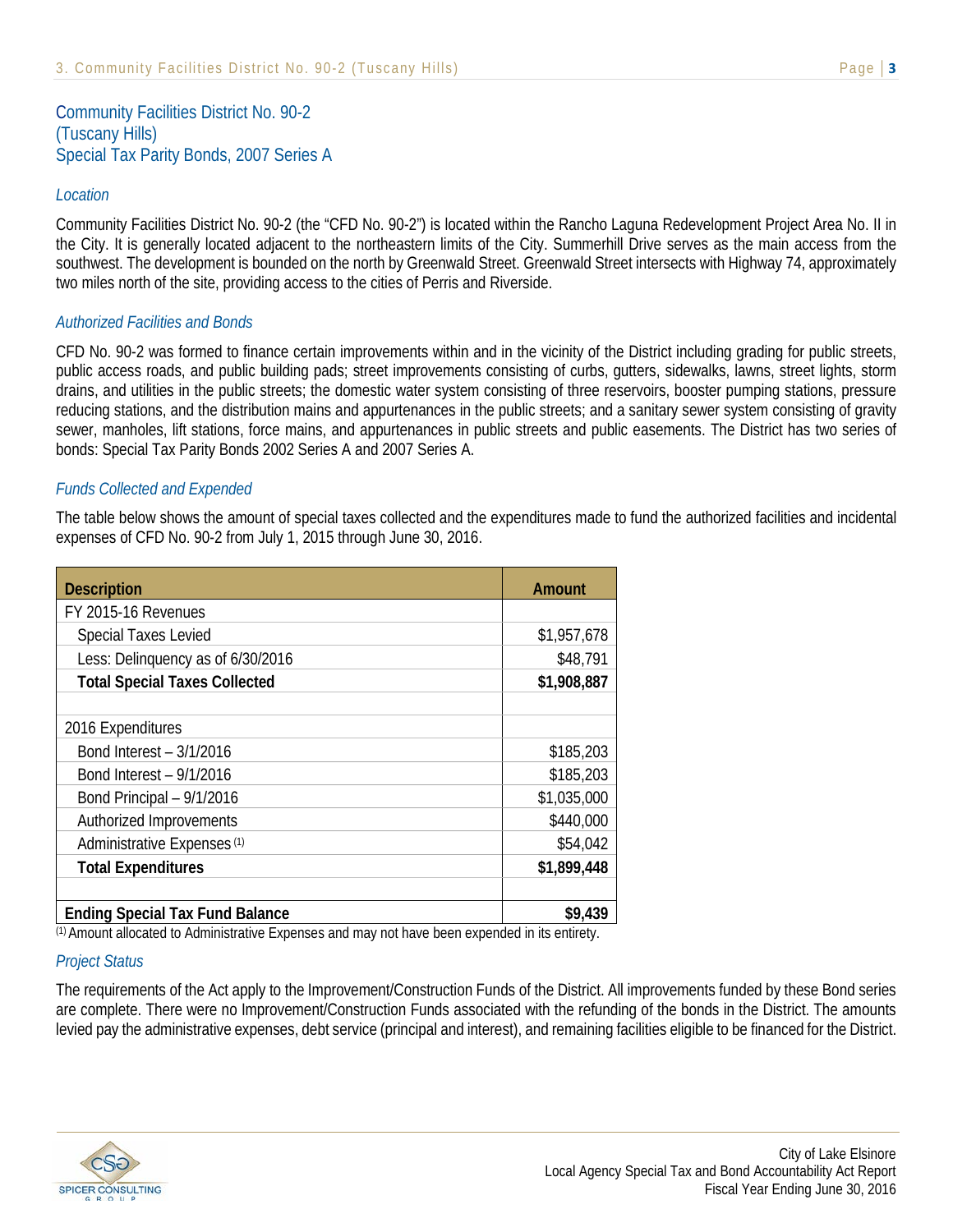Community Facilities District No. 95-1 (City Center) Local Agency Revenue Refunding Bonds Series 2015

#### *Location*

Community Facilities District No. 95-1 (the "CFD No. 95-1") is part of the Lake Elsinore City Center (the "Shopping Center") located at the northwest quadrant of Grape Street and Railroad Canyon Road adjacent to Interstate Highway 15.

#### *Authorized Facilities and Bonds*

CFD No. 95-1 was formed for the purpose of constructing and acquiring certain public improvements needed to meet increased demand upon the City of Lake Elsinore as a result of development within the boundaries of the District, which is part of the Lake Elsinore City Center, a community shopping center. The public facilities financed by the District include street improvements, sanitary sewer, domestic water, and storm drain. The District currently has one series of bonds: The Local Agency Revenue Refunding Bonds, Series 2015, which refunded the 2011 Series B, Local Agency Revenue Bonds.

#### *Funds Collected and Expended*

The table below shows the amount of special taxes collected and the expenditures made to fund the authorized facilities and incidental expenses of CFD No. 95-1 from July 1, 2015 through June 30, 2016.

| <b>Description</b>                     | Amount    |
|----------------------------------------|-----------|
| FY 2015-16 Revenues                    |           |
| <b>Special Taxes Levied</b>            | \$151,847 |
| Less: Delinquency as of 6/30/2016      | \$0       |
| <b>Total Special Taxes Collected</b>   | \$151,847 |
|                                        |           |
| 2016 Expenditures                      |           |
| Bond Interest - 3/1/2016               | \$22,500  |
| Bond Interest - 9/1/2016               | \$22,500  |
| Bond Principal - 9/1/2016              | \$85,000  |
| Administrative Expenses <sup>(1)</sup> | \$21,697  |
| <b>Total Expenditures</b>              | \$151,697 |
|                                        |           |
| <b>Ending Special Tax Fund Balance</b> | \$150     |

(1) Amount allocated to Administrative Expenses and may not have been expended in its entirety.

#### *Project Status*

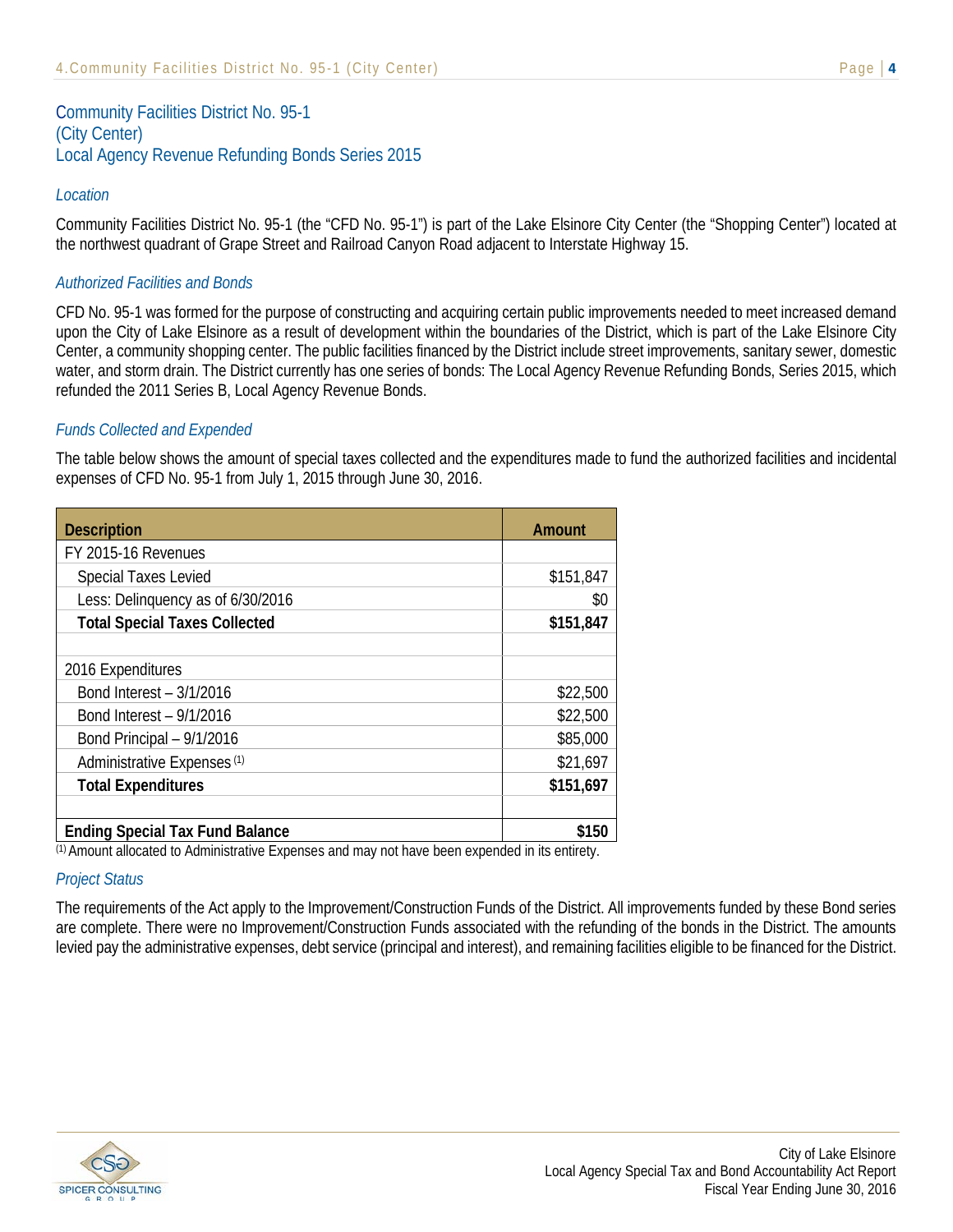Community Facilities District No. 98-1 (Summerhill) Local Agency Revenue Bonds 2013 Series C

#### *Location*

Community Facilities District No. 98-1 (the "CFD 98-1") is located to the northeast of the intersection of Railroad Canyon Road with Interstate 15. Summerhill Drive, which intersects with Railroad Canyon Road, provides the primary access to the area within the District.

#### *Authorized Facilities and Bonds*

CFD No. 98-1 was formed for the purpose of constructing and acquiring certain public improvements needed to meet increased demand upon the City of Lake Elsinore as a result of development within the boundaries of CFD No. 98-1 and include grading, street improvements, domestic water, sanitary sewer, and parks and recreation facilities. Prior to 2004, CFD No. 98-1 was designated CFD No. 91-2.

#### *Funds Collected and Expended*

The table below shows the amount of special taxes collected and the expenditures made to fund the authorized facilities and incidental expenses of CFD No. 98-1 from July 1, 2015 through June 30, 2016.

| <b>Description</b>                                                                             | <b>Amount</b> |  |
|------------------------------------------------------------------------------------------------|---------------|--|
| FY 2015-16 Revenues                                                                            |               |  |
| Special Taxes Levied                                                                           | \$1,131,449   |  |
| Less: Delinquency as of 6/30/2016                                                              | \$33,111      |  |
| <b>Total Special Taxes Collected</b>                                                           | \$1,098,338   |  |
|                                                                                                |               |  |
| 2016 Expenditures                                                                              |               |  |
| Bond Interest - 3/1/2016                                                                       | \$292,691     |  |
| Bond Interest - 9/1/2016                                                                       | \$292,691     |  |
| Bond Principal - 9/1/2016                                                                      | \$495,000     |  |
| Administrative Expenses <sup>(1)</sup>                                                         | \$31,072      |  |
| <b>Total Expenditures</b>                                                                      | \$1,111,454   |  |
|                                                                                                |               |  |
| <b>Ending Special Tax Fund Balance</b>                                                         | (\$13,116)    |  |
| (1) Amount ellecated to Administrative Evnences and may not have been evnended in its entirety |               |  |

(1) Amount allocated to Administrative Expenses and may not have been expended in its entirety.

#### *Project Status*

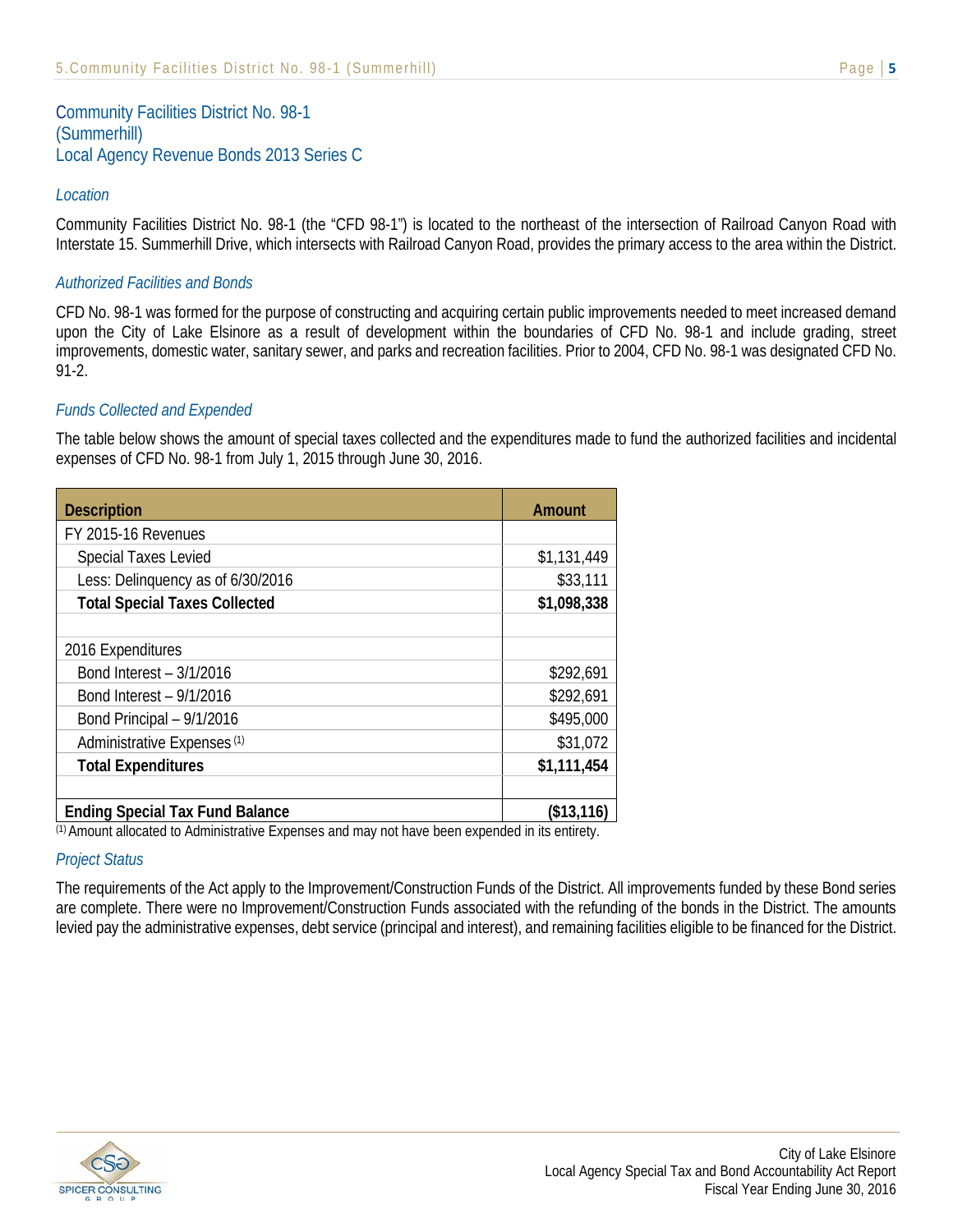Community Facilities District No. 2003-2 (Canyon Hills) Improvement Areas A, Local Agency Revenue Bonds 2014 Series B Improvement Areas B, Local Agency Revenue Bonds 2015 Series Improvement Areas C, Local Agency Revenue Bonds 2014 Series B and Local Agency Revenue Bonds 2012 Series C Improvement Areas D, Local Agency Revenue Bonds 2014 Series A

#### *Location*

Community Facilities District No. 2003-2 (the "CFD No. 2003-2") is comprised of Canyon Hills, a planned residential community in the western portion of Riverside County covering approximately 2,040 acres. Canyon Hills is located in the southeast portion of the City to the south of the City of Canyon Lake. Pardee Homes is the master developer of the Canyon Hills project that is bifurcated by Canyon Hills Road and is approximately 2-1/2 miles east of the Corona Freeway (I-15). The proposed development is planned to include approximately 3,458 single-family residential properties, 305 multi-family residential properties, and approximately 33 acres of nonresidential property at build-out.

#### *Authorized Facilities and Bonds*

CFD No. 2003-2 was formed in January, 2004 to finance the planning, designing, permitting, acquisition and construction of public infrastructure consisting primarily of street, sewer, water, storm drain, park facilities, fire station, certain City and Elsinore Valley Municipal Water District fees, to fund interest on the Bonds, and to pay the expenses of the District. The District consists of five Improvement Areas (the "IA"), labeled A – E. IA A has a single bond series: Local Agency Revenue Bonds 2014 Series B. IA B has a single series of bonds: Local Agency Revenue Refunding Bonds, Series 2015, which refunded Series 2006 A bonds. IA C has two series of bonds: Local Agency Revenue Bonds 2012 Series C and 2014 Series B. IA D has two series of bonds: Local Agency Revenue Bonds Series A and Special Tax Bonds, 2016 Series A. The IA D bonds were issued August 18, 2016, after the reporting date. No bonds have been issued for Improvement Area E.

#### *Funds Collected and Expended*

The table below shows the amount of special taxes collected and the expenditures made to fund the authorized facilities and incidental expenses of CFD No. 2003-2 from July 1, 2015 through June 30, 2016.

#### **Improvement Area A**

| <b>Description</b>                     | <b>Amount</b> |
|----------------------------------------|---------------|
| FY 2015-16 Revenues                    |               |
| <b>Special Taxes Levied</b>            | \$843,091     |
| Less: Delinquency as of 6/30/2016      | \$18,587      |
| <b>Total Special Taxes Collected</b>   | \$824,504     |
|                                        |               |
| 2016 Expenditures                      |               |
| Bond Interest - 3/1/2016               | \$233,469     |
| Bond Interest - 9/1/2016               | \$233,469     |
| Bond Principal - 9/1/2016              | \$310,000     |
| Administrative Expenses <sup>(1)</sup> | \$43,163      |
| <b>Total Expenditures</b>              | \$820,101     |
|                                        |               |
| <b>Ending Special Tax Fund Balance</b> | \$4,403       |

(1) Amount allocated to Administrative Expenses and may not have been expended in its entirety.

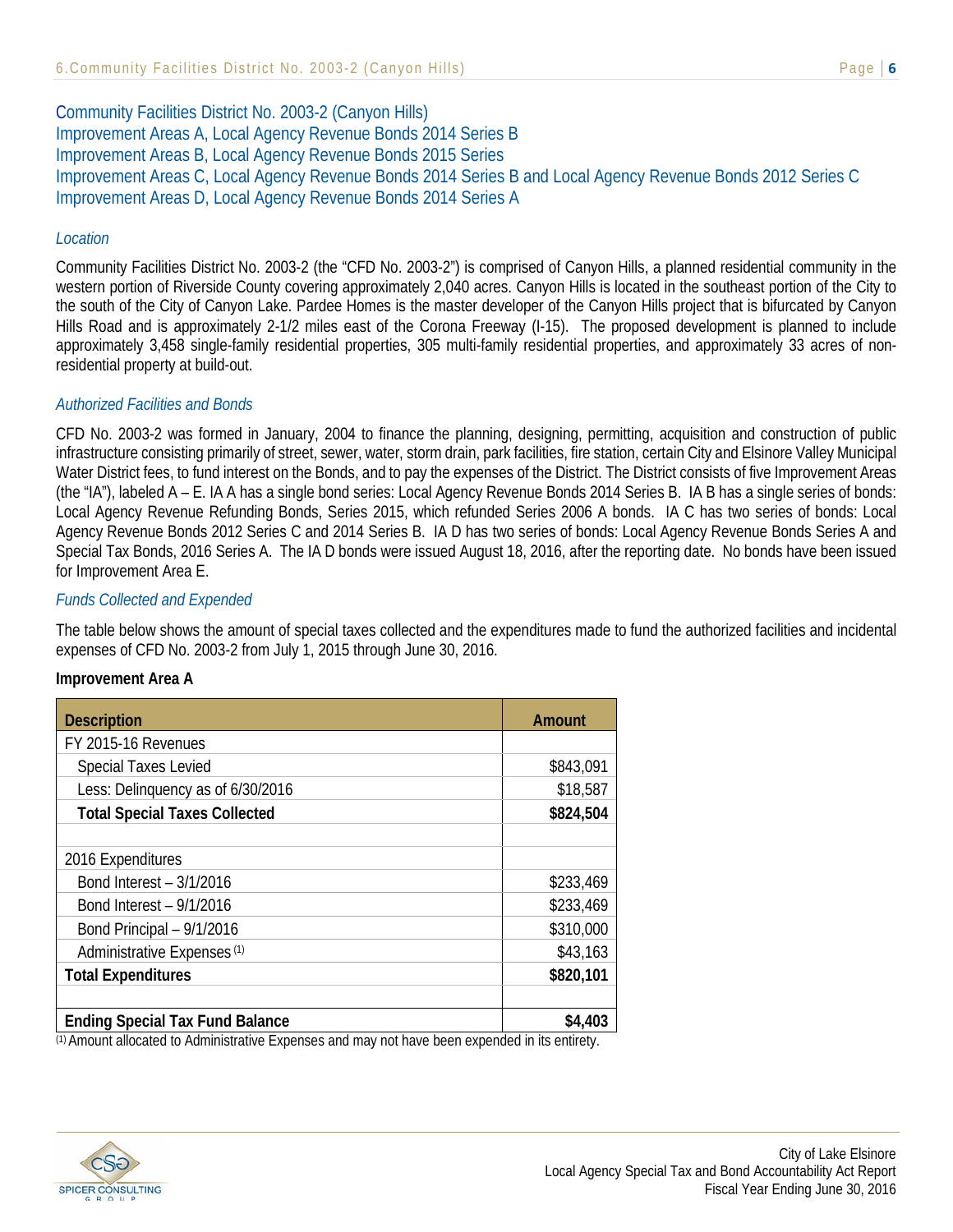#### **Improvement Area B**

| <b>Description</b>                     | <b>Amount</b>  |
|----------------------------------------|----------------|
| FY 2015-16 Revenues                    |                |
| <b>Special Taxes Levied</b>            | \$1,709,859    |
| Less: Delinquency as of 6/30/2016      | \$16,941       |
| <b>Total Special Taxes Collected</b>   | \$1,692,918    |
|                                        |                |
| 2016 Expenditures                      |                |
| Bond Interest - 3/1/2016               | \$627,425      |
| Bond Interest - 9/1/2016               | \$627,425      |
| Bond Principal - 9/1/2016              | \$250,000      |
| Administrative Expenses <sup>(2)</sup> | \$55,123       |
| <b>Total Expenditures</b>              | \$1,559,973    |
|                                        |                |
| <b>Ending Special Tax Fund Balance</b> | \$132,945<br>. |

 $\overline{2}$  Amount allocated to Administrative Expenses and may not have been expended in its entirety.

#### **Improvement Area C**

| <b>Description</b>                     | <b>Amount</b> |
|----------------------------------------|---------------|
| FY 2015-16 Revenues                    |               |
| <b>Special Taxes Levied</b>            | \$712,482     |
| Less: Delinquency as of 6/30/2016      | \$8,311       |
| <b>Total Special Taxes Collected</b>   | \$704,171     |
|                                        |               |
| 2016 Expenditures                      |               |
| Bond Interest - 3/1/2016               | \$298,963     |
| Bond Interest - 9/1/2016               | \$298,963     |
| Bond Principal - 9/1/2016              | \$65,000      |
| Administrative Expenses <sup>(3)</sup> | \$43,561      |
| <b>Total Expenditures</b>              | \$706,487     |
| <b>Ending Special Tax Fund Balance</b> | (\$2,316)     |

(3) Amount allocated to Administrative Expenses and may not have been expended in its entirety.

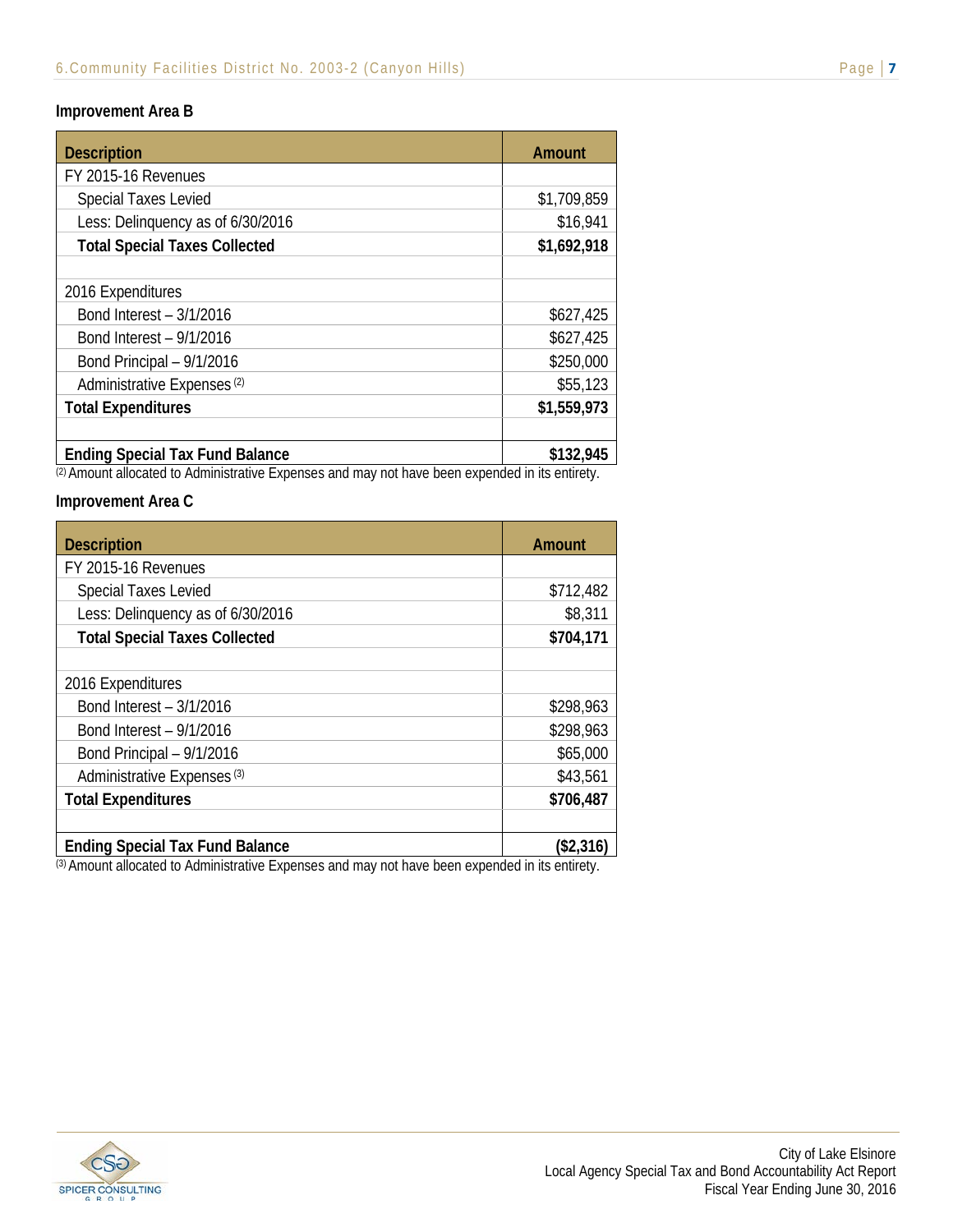#### **Improvement Area D**

| <b>Description</b>                     | <b>Amount</b> |
|----------------------------------------|---------------|
| FY 2015-16 Revenues                    |               |
| <b>Special Taxes Levied</b>            | \$1,075,253   |
| Less: Delinquency as of 6/30/2016      | \$13,637      |
| <b>Total Special Taxes Collected</b>   | \$1,061,616   |
|                                        |               |
| 2016 Expenditures                      |               |
| Bond Interest - 3/1/2016               | \$208,034     |
| Bond Interest - 9/1/2016               | \$208,034     |
| Bond Principal - 9/1/2016              | \$10,000      |
| Authorized Improvements                | \$600,000     |
| Administrative Expenses <sup>(4)</sup> | \$26,010      |
| <b>Total Expenditures</b>              | \$1,052,078   |
|                                        |               |
| <b>Ending Special Tax Fund Balance</b> | \$9,538       |

(4) Amount allocated to Administrative Expenses and may not have been expended in its entirety.

#### *Project Status*

The requirements of the Act apply to the Improvement Fund of the following Improvement Areas. The following table shows the initial amount deposited to the Improvement Fund, the amount expended, the June 30, 2016 Improvement Fund balance, and the project status. The amounts levied pay the administrative expenses, debt service (principal and interest), and remaining facilities eligible to be financed for each Improvement Area.

| <b>District</b>     | <b>Series</b> | <b>Initial Deposit</b><br><b>Amount to</b><br><b>Improvement Fund</b> | <b>Expended</b><br><b>Amount</b> | June 30, 2016<br><b>Balance</b> | Project<br><b>Status</b> |
|---------------------|---------------|-----------------------------------------------------------------------|----------------------------------|---------------------------------|--------------------------|
| CFD No. 2003-2 IA A | $2014B^{(5)}$ | N/A                                                                   | N/A                              | N/A                             | Completed                |
| CFD No. 2003-2 IA B | 2015          | \$9,265,303.49                                                        | \$9,265,284.28                   | \$19.21                         | Ongoing                  |
| CFD No. 2003-2 IA C | 2012C         | \$4,547,080.39                                                        | \$4,547,080.39                   | \$0.00                          | Completed                |
| CFD No. 2003-2 IA C | 2014(5)       | N/A                                                                   | N/A                              | N/A                             | Completed                |
| CFD No. 2003-2 IA D | 2014          | \$5,709,425.45                                                        | \$5,687,715.83                   | \$21,709.62                     | Ongoing                  |

(5) There were no Improvement/Construction Funds associated with the refunding of the bonds in these Districts. The amount levied pays the administrative expenses, debt service (principal and interest), and remaining facilities eligible to be financed for each District.

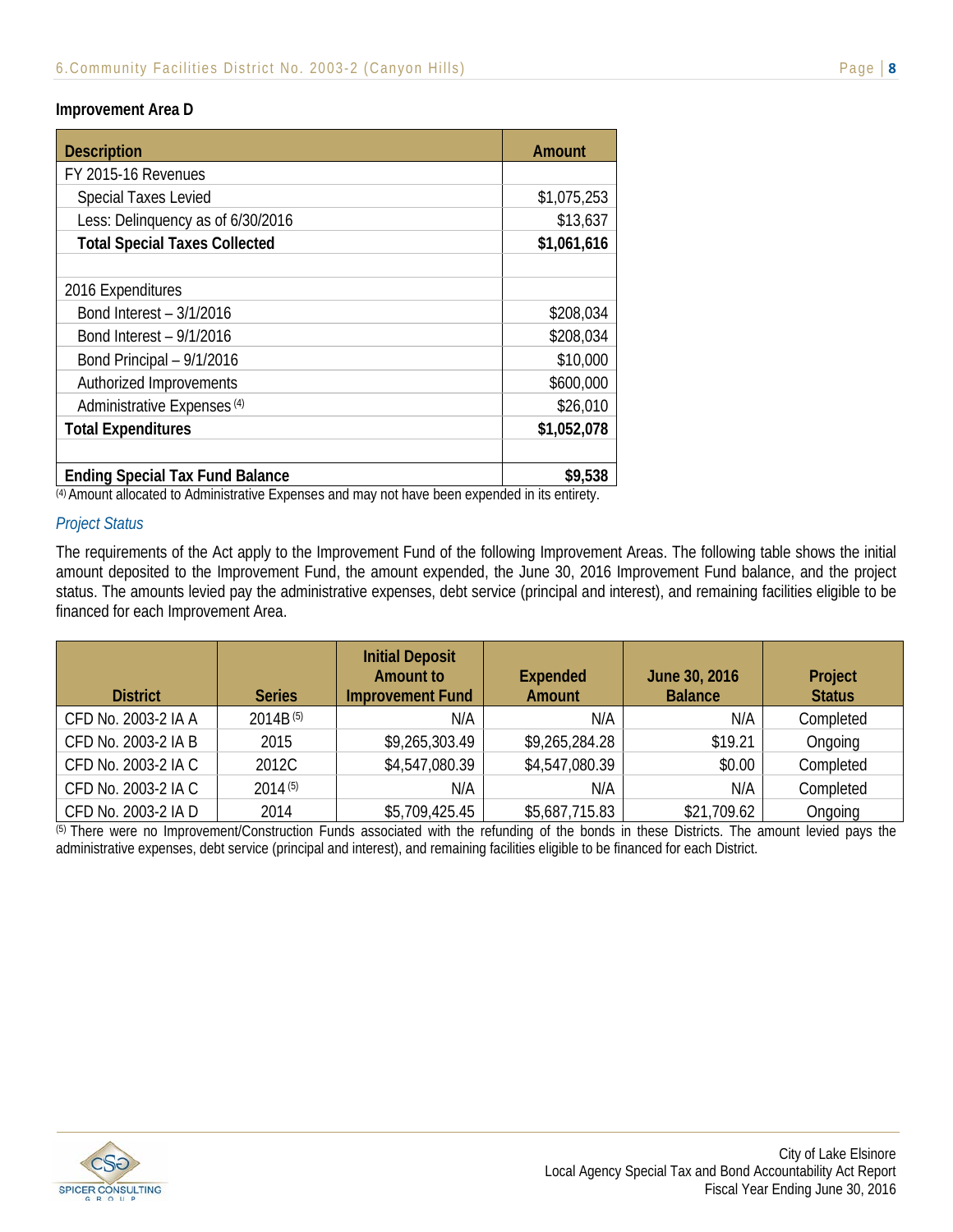#### Community Facilities District No. 2004-3 (Rosetta Canyon) Improvement Area 1, Local Agency Revenue Refunding Bonds Series 2015 Improvement Area 2, Local Agency Revenue Refunding Bonds Series 2015

#### *Location*

The boundaries of Community Facilities District No. 2004-3 (the "CFD No. 2004-3") coincide with the development generally known as Rosetta Canyon. CFD No. 2004-3 is located 1 ½ miles east of interstate 15 freeway and south of Highway 74. Rosetta Canyon is planned for a total of 1,012 single family homes on 180.6 acres. Development within Improvement Area No. 1 is planned for 509 single family homes on approximately 94.9 gross acres. Development within Improvement Area No. 2 is planned for 503 single family homes on approximately 153.31 gross acres.

#### *Authorized Facilities and Bonds*

In March of 2005 the City formed CFD 2004-3 Improvement Area 1 and Improvement Area 2 to finance public infrastructure facilities including but not limited to, streets, streetscape, storm drain, water and sewer facilities, fire station, fire equipment, city fees and fees of the Elsinore Valley Municipal Water District, and related costs including designs, inspections, professional fees, annexation fees, connections fees, and acquisition costs, and for the purpose of paying principal and interest on bonds issued with respect to each improvement area. Both Improvement Area bonds were refunded by the Local Agency Refunding Revenue Bonds, Series 2015.

#### *Funds Collected and Expended*

The table below shows the amount of special taxes collected and the expenditures made to fund the authorized facilities and incidental expenses of CFD No. 2004-3 from July 1, 2015 through June 30, 2016.

#### **Improvement Area 1**

| <b>Description</b>                     | Amount        |
|----------------------------------------|---------------|
| FY 2015-16 Revenues                    |               |
| <b>Special Taxes Levied</b>            | \$1,483,214   |
| Less: Delinquency as of 6/30/2016      | \$35,688      |
| <b>Total Special Taxes Collected</b>   | \$1,447,526   |
|                                        |               |
| 2016 Expenditures                      |               |
| Bond Interest - 3/1/2016               | \$500,900     |
| Bond Interest - 9/1/2016               | \$500,900     |
| Bond Principal - 9/1/2016              | \$385,000     |
| Administrative Expenses <sup>(1)</sup> | \$46,419      |
| <b>Total Expenditures</b>              | \$1,433,219   |
|                                        |               |
| <b>Ending Special Tax Fund Balance</b> | \$14,307<br>. |

(1) Amount allocated to Administrative Expenses and may not have been expended in its entirety.

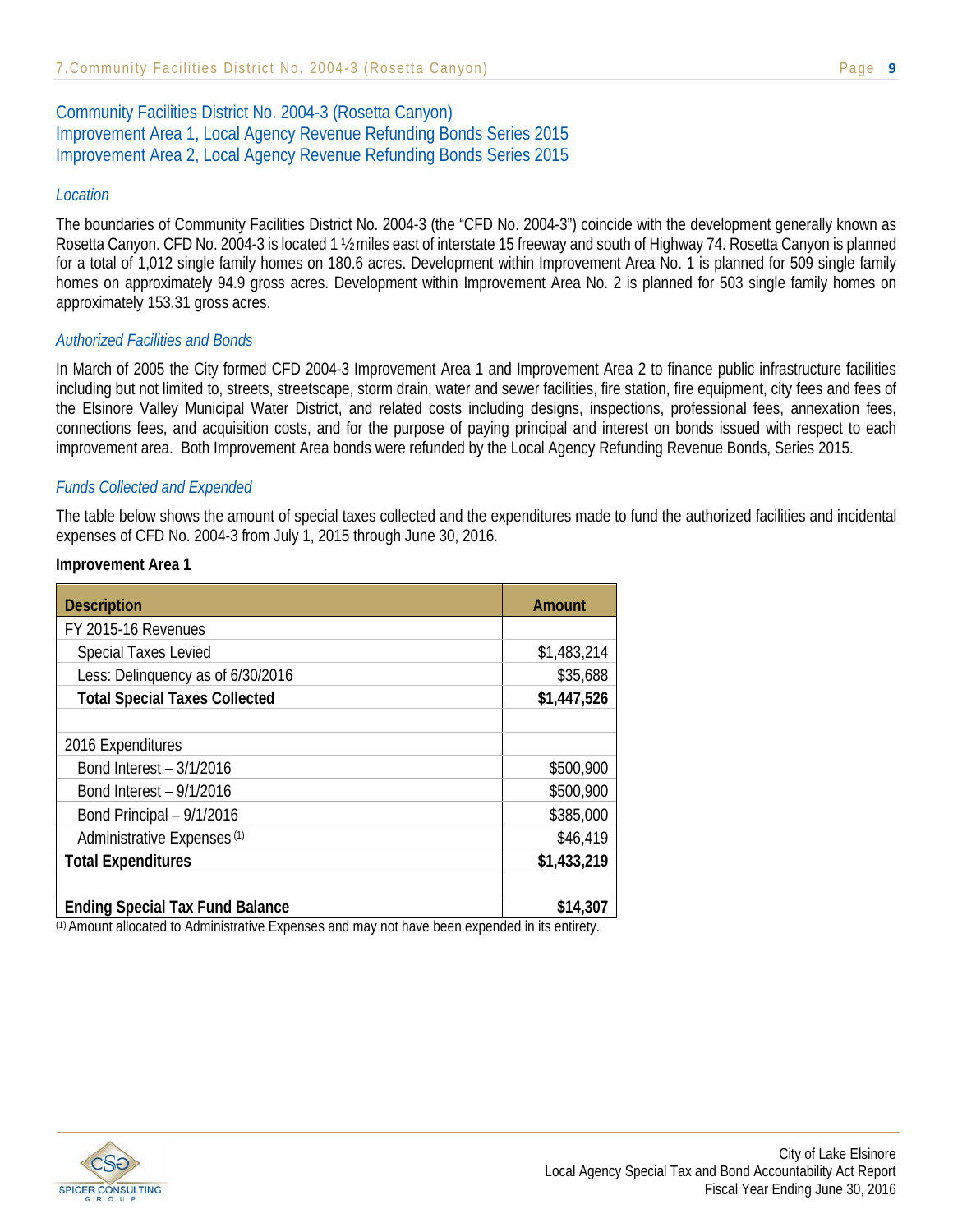#### **Improvement Area 2**

| <b>Description</b>                     | <b>Amount</b> |
|----------------------------------------|---------------|
| FY 2015-16 Revenues                    |               |
| <b>Special Taxes Levied</b>            | \$1,463,424   |
| Less: Delinquency as of 6/30/2016      | \$20,997      |
| <b>Total Special Taxes Collected</b>   | \$1,442,427   |
|                                        |               |
| 2016 Expenditures                      |               |
| Bond Interest - 3/1/2016               | \$560,000     |
| Bond Interest - 9/1/2016               | \$560,000     |
| Bond Principal - 9/1/2016              | \$265,000     |
| Administrative Expenses <sup>(2)</sup> | \$48,429      |
| <b>Total Expenditures</b>              | \$1,433,429   |
|                                        |               |
| <b>Ending Special Tax Fund Balance</b> | \$8,998       |

(2) Amount allocated to Administrative Expenses and may not have been expended in its entirety.

#### *Project Status*

The requirements of the Act apply to the Improvement Fund of the following Improvement Areas. The following table shows the initial amount deposited to the Improvement Fund, the amount expended, the June 30, 2016 Improvement Fund balance, and the project status. The amounts levied pay the administrative expenses, debt service (principal and interest), and remaining facilities eligible to be financed for each Improvement Area.

| <b>District</b>     | <b>Series</b> | <b>Initial Deposit</b><br>Amount to<br>Improvement Fund | Expended<br>Amount | June 30, 2016<br><b>Balance</b> | Project<br><b>Status</b> |
|---------------------|---------------|---------------------------------------------------------|--------------------|---------------------------------|--------------------------|
| CFD No. 2004-3 IA 1 | 2015          | \$1,992,981.25                                          | \$1,656,447.92     | \$336,533.33                    | Ongoing                  |
| CFD No. 2004-3 IA 2 | 2015          | \$4,650,214.69                                          | \$210,427.37       | \$4,439,787.32                  | Ongoing                  |

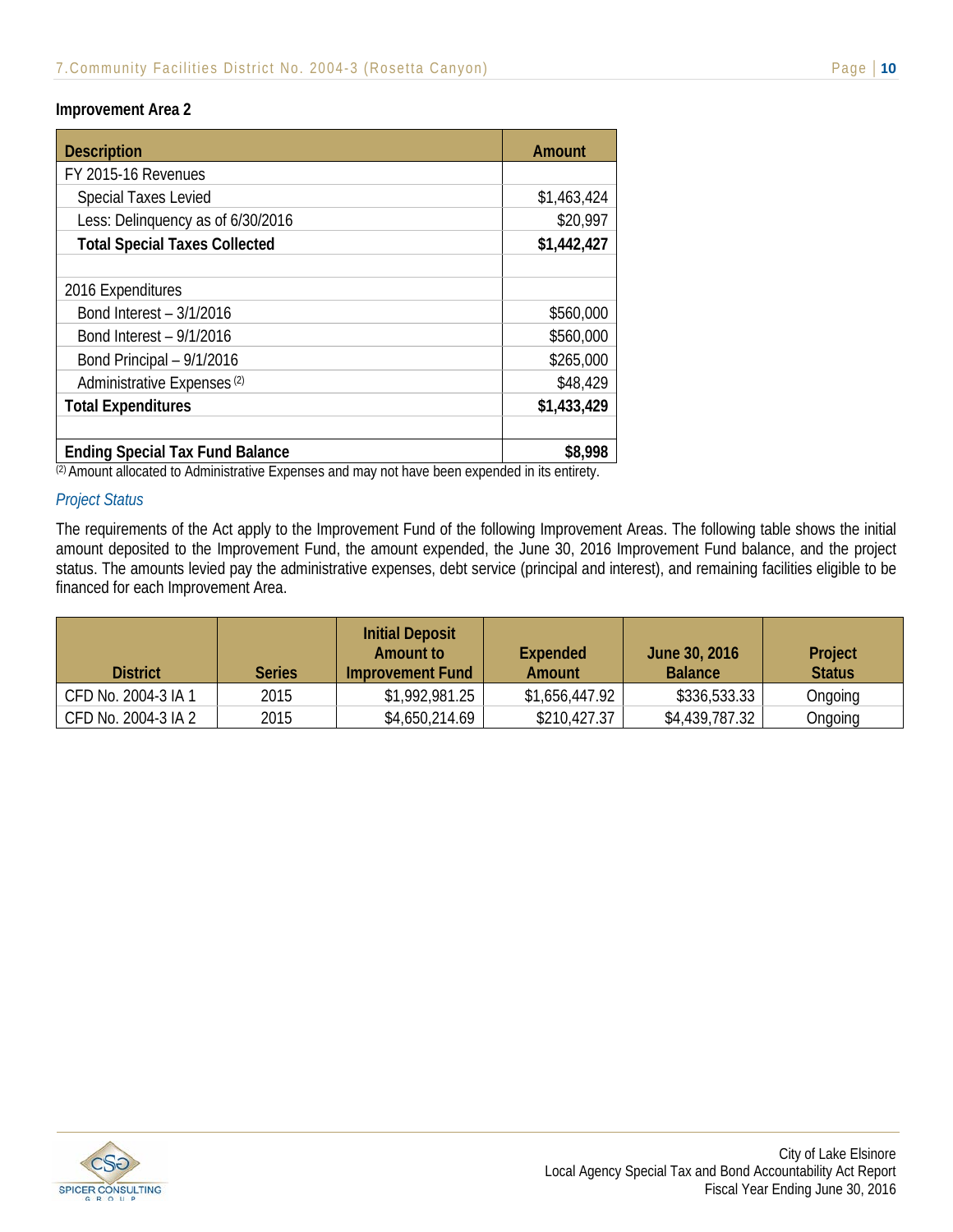Community Facilities District No. 2005-1 (Serenity) Local Agency Revenue Refunding Bonds Series 2015

#### *Location*

The boundaries of Community Facilities District No. 2005-1 (the "CFD No. 2005-1") coincide with the development generally known as Serenity. CFD No. 2005-1 is located in the southern portion of the City, 3 miles east of Interstate 15 freeway at Baxter Street. The Serenity residential community is planned for a total of 233 detached single family homes on approximately 77.6 acres.

#### *Authorized Facilities and Bonds*

In January of 2005 the City formed CFD No. 2005-1. The District is authorized to issue bonds to fund the planning, design, permitting and construction of public infrastructure consisting primarily of street, sewer, water, storm drain, park facilities as well as the funding of certain City and Elsinore Valley Municipal Water District Fees. The District currently has one series of bonds: Local Agency Refunding Revenue Bonds, Series 2015, which refunded the Special Tax Bonds 2006 Series A.

#### *Funds Collected and Expended*

The table below shows the amount of special taxes collected and the expenditures made to fund the authorized facilities and incidental expenses of CFD No. 2005-1 from July 1, 2015 through June 30, 2016.

| <b>Description</b>                     | <b>Amount</b> |
|----------------------------------------|---------------|
| FY 2015-16 Revenues                    |               |
| <b>Special Taxes Levied</b>            | \$665,410     |
| Less: Delinquency as of 6/30/2016      | \$15,375      |
| <b>Total Special Taxes Collected</b>   | \$650,035     |
|                                        |               |
| 2016 Expenditures                      |               |
| Bond Interest - 3/1/2016               | \$190,925     |
| Bond Interest - 9/1/2016               | \$190,925     |
| Bond Principal - 9/1/2016              | \$215,000     |
| Administrative Expenses <sup>(1)</sup> | \$36,875      |
| <b>Total Expenditures</b>              | \$633,725     |
|                                        |               |
| <b>Ending Special Tax Fund Balance</b> | \$16,310<br>. |

(1) Amount allocated to Administrative Expenses and may not have been expended in its entirety.

#### *Project Status*

The requirements of the Act apply to the Improvement Fund of the following District. The following table shows the initial amount deposited to the Improvement Fund, the amount expended, the June 30, 2016 Improvement Fund balance, and the project status. The amounts levied pay the administrative expenses, debt service (principal and interest), and remaining facilities eligible to be financed for the District.

| District       | Series | <b>Initial Deposit</b><br>Amount to<br>Improvement Fund | Expended<br>Amount | June 30, 2016<br><b>Balance</b> | Project<br><b>Status</b> |
|----------------|--------|---------------------------------------------------------|--------------------|---------------------------------|--------------------------|
| CFD No. 2005-1 | 2015   | \$1,465,351.72                                          | \$720,811.66       | \$744,540.06                    | Ongoing                  |

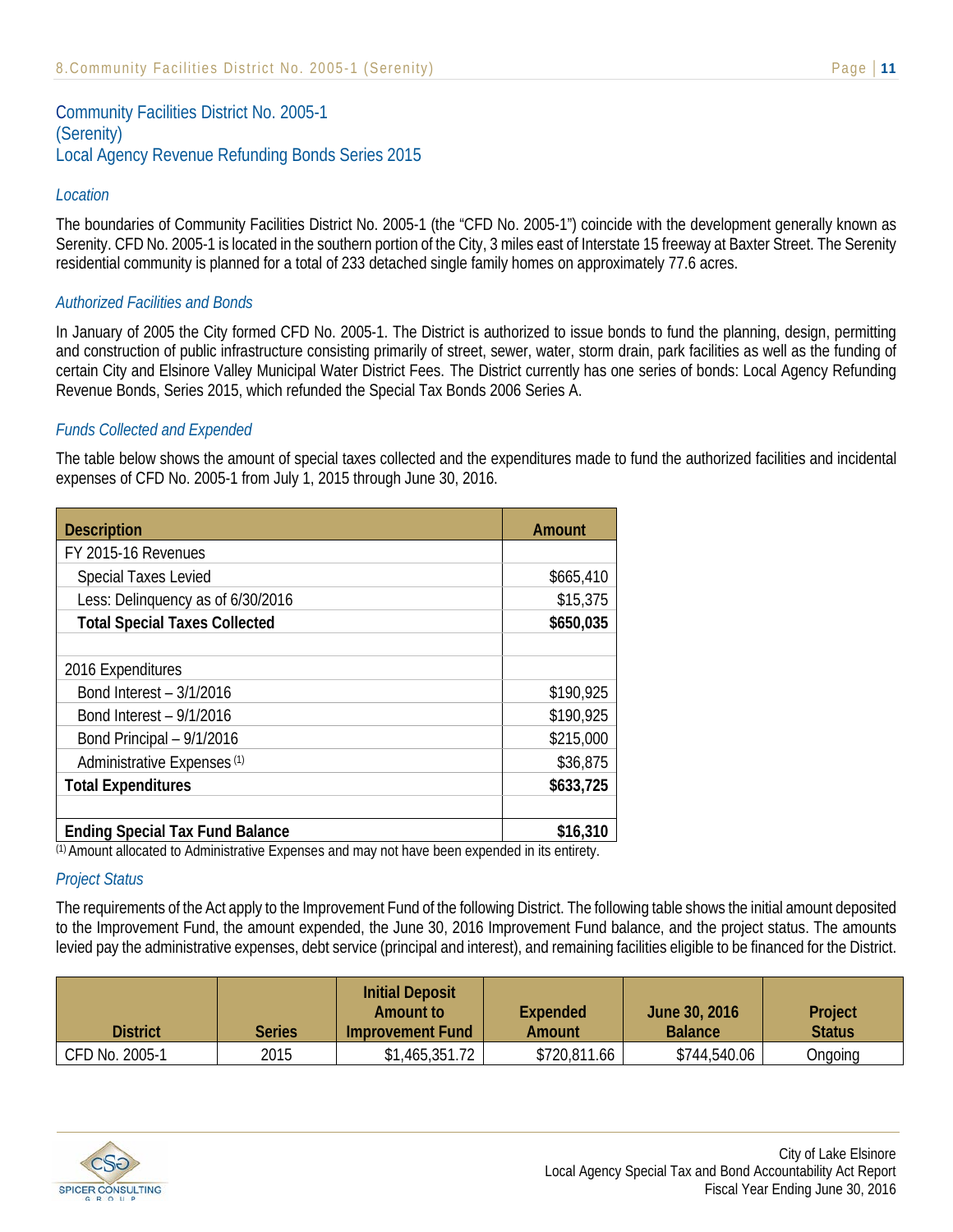### Community Facilities District No. 2005-2 (Alberhill Ranch) Improvement Area A, Local Agency Revenue Refunding Bonds 2015

#### *Location*

The boundaries of Community Facilities District No. 2005-2 Improvement Area A (the "CFD No. 2005-2 IA A") coincide with the development generally known as Alberhill Ranch. CFD No. 2005-2 IA A is located in the northern portion of the City, 1 ½ miles east of the Interstate 15 freeway and south Lake Street. Alberhill Ranch is planned for a total of 1,181 single family homes and approximately 389 multifamily units on approximately 489 gross acres.

#### *Authorized Facilities and Bonds*

In September of 2005 the City formed CFD 2005-2 IA A. The District is authorized to issue bonds to fund the planning, design, permitting and construction of public infrastructure consisting primarily of street, sewer, water, storm drain, park facilities as well as the funding of certain City and Elsinore Valley Municipal Water District fees. The District currently has one series of Bonds: Local Agency Refunding Revenue Bonds Series 2015, which refunded the Special Tax 2005 Series A Bonds.

#### *Funds Collected and Expended*

The table below shows the amount of special taxes collected and the expenditures made to fund the authorized facilities and incidental expenses of CFD No. 2005-2 IA A from July 1, 2015 through June 30, 2016.

| <b>Description</b>                     | Amount      |
|----------------------------------------|-------------|
| FY 2015-16 Revenues                    |             |
| <b>Special Taxes Levied</b>            | \$1,380,733 |
| Less: Delinquency as of 6/30/2016      | \$17,558    |
| <b>Total Special Taxes Collected</b>   | \$1,363,175 |
|                                        |             |
| 2016 Expenditures                      |             |
| Bond Interest - 3/1/2016               | \$474,175   |
| Bond Interest - 9/1/2016               | \$474,175   |
| Bond Principal - 9/1/2016              | \$320,000   |
| Administrative Expenses <sup>(1)</sup> | \$46,640    |
| <b>Total Expenditures</b>              | \$1,314,970 |
|                                        |             |
| <b>Ending Special Tax Fund Balance</b> | \$48,185    |

(1) Amount allocated to Administrative Expenses and may not have been expended in its entirety.

#### *Project Status*

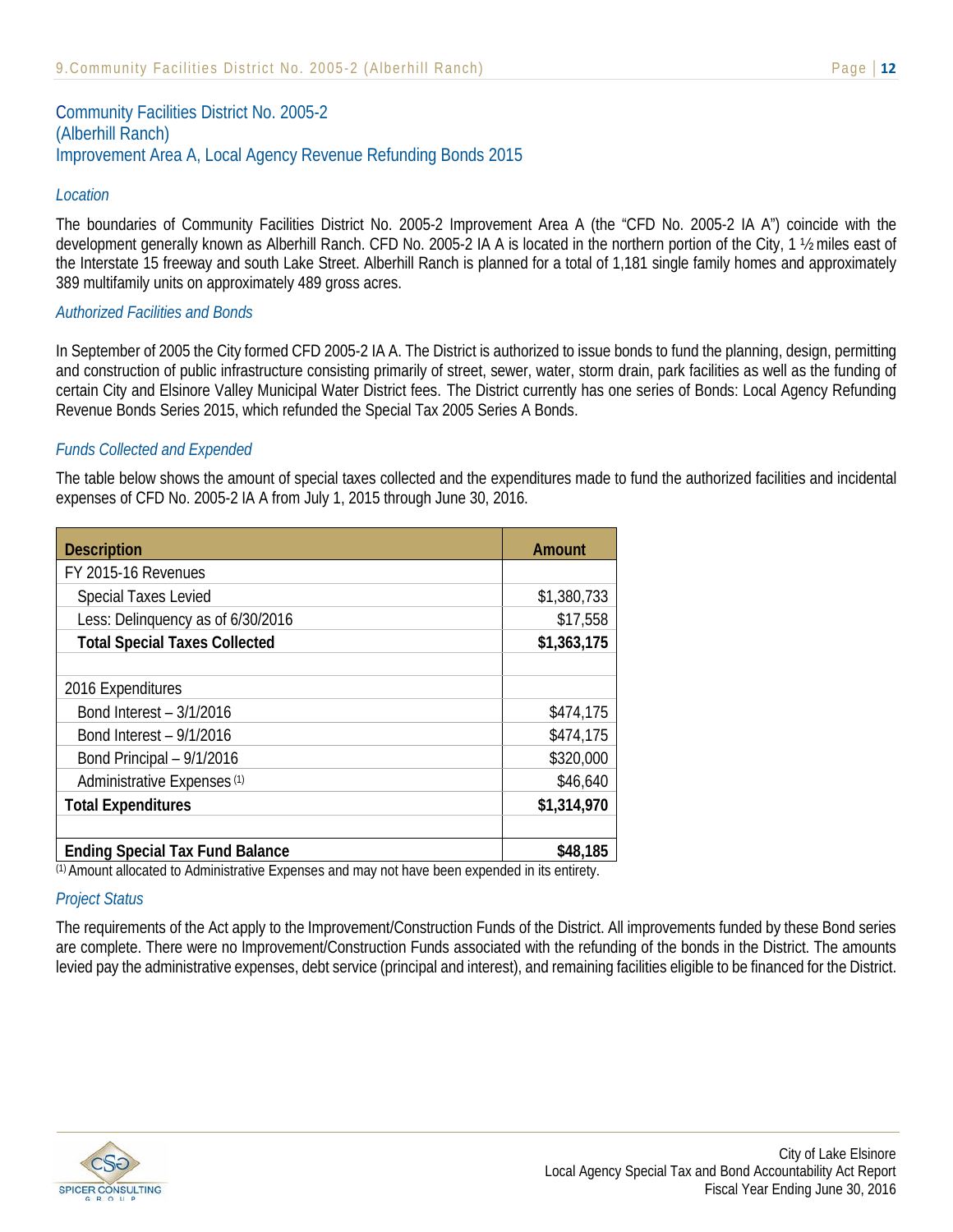Community Facilities District No. 2005-5 (Wasson Canyon) Local Agency Revenue Bonds 2012 Series A

#### *Location*

Community Facilities District No. 2005-5 (the "CFD No. 2005-5") is located in an area known as Rosetta Hills, which is southeast of Highway 74 and northeast of Interstate 15, and generally encompasses the residential community known as the "Villages at Wasson Canyon".

#### *Authorized Facilities and Bonds*

CFD No. 2005-5 was formed in August, 2005 for the purpose of acquiring or constructing public improvements needed to meet increased demand upon the City as a result of development within the boundaries of the District, including streets, streetscape, storm drains, City fees, and fees of the Elsinore Valley Municipal Water District. The development includes 190 residential units at build-out. The District currently has one series of Bonds: Local Agency Revenue Bonds 2012 Series A.

#### *Funds Collected and Expended*

The table below shows the amount of special taxes collected and the expenditures made to fund the authorized facilities and incidental expenses of CFD No. 2005-5 from July 1, 2015 through June 30, 2016.

| <b>Description</b>                                      | <b>Amount</b> |
|---------------------------------------------------------|---------------|
| FY 2015-16 Revenues                                     |               |
| <b>Special Taxes Levied</b>                             | \$264,290     |
| Less: Delinquency as of 6/30/2016                       | \$2,112       |
| <b>Total Special Taxes Collected</b>                    | \$262,178     |
|                                                         |               |
| 2016 Expenditures                                       |               |
| Bond Interest - 3/1/2016                                | \$80,859      |
| Bond Interest - 9/1/2016                                | \$80,859      |
| Bond Principal - 9/1/2016                               | \$55,000      |
| Administrative Expenses <sup>(1)</sup>                  | \$35,146      |
| <b>Total Expenditures</b>                               | \$251,864     |
|                                                         |               |
| <b>Ending Special Tax Fund Balance</b><br>$\sim$ $\sim$ | \$10,314<br>. |

(1) Amount allocated to Administrative Expenses and may not have been expended in its entirety.

#### *Project Status*

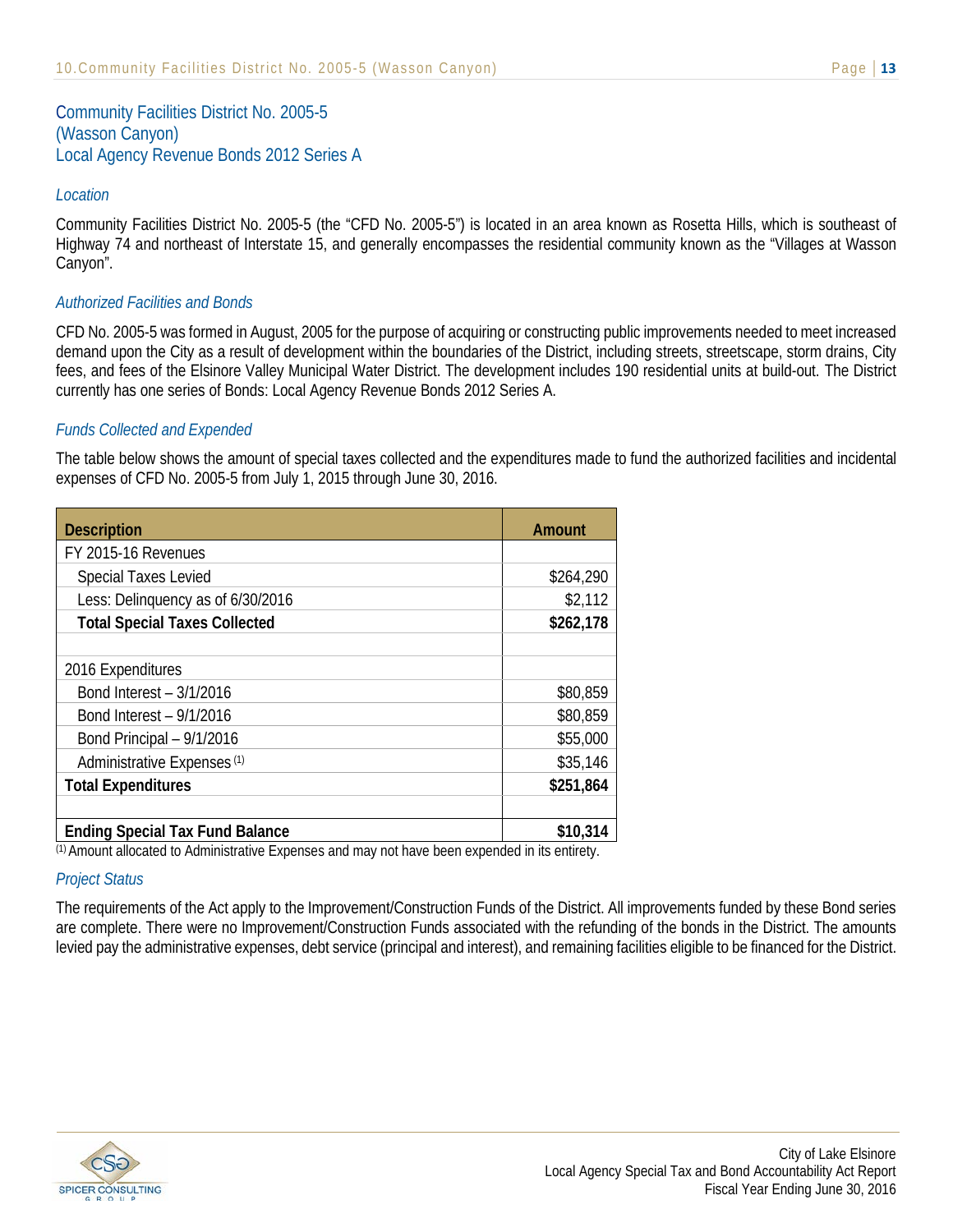Community Facilities District No. 2005-6 (City Center Townhomes) Local Agency Refunding Revenue Bonds 2015 Series

#### *Location*

Community Facilities District No. 2005-6 (the "CFD No. 2005-6") is generally located adjacent to and east of Grape Street near the intersection of Grape Street and Railroad Canyon. The development within CFD No. 2005-6 is planned for 144 attached single family housing units in condominium ownership on approximately 14.2 gross acres.

#### *Authorized Facilities and Bonds*

In September of 2005 the City formed CFD No. 2005-6. The District is authorized to issue bonds to fund the planning, design, permitting and construction of public infrastructure consisting primarily of street, sewer, water, storm drain, park facilities as well as the funding of certain City and Elsinore Valley Municipal Water District fees. The District currently has one series of Bonds: Local Agency Refunding Revenue Bonds Series 2015, which refunded the Special Tax 2006 Series A Bonds.

#### *Funds Collected and Expended*

The table below shows the amount of special taxes collected and the expenditures made to fund the authorized facilities and incidental expenses of CFD No. 2005-6 from July 1, 2015 through June 30, 2016.

| <b>Description</b>                                                                                                        | <b>Amount</b>               |
|---------------------------------------------------------------------------------------------------------------------------|-----------------------------|
| FY 2015-16 Revenues                                                                                                       |                             |
| <b>Special Taxes Levied</b>                                                                                               | \$225,219                   |
| Less: Delinquency as of 6/30/2016                                                                                         | \$16,476                    |
| <b>Total Special Taxes Collected</b>                                                                                      | \$208,743                   |
|                                                                                                                           |                             |
| 2016 Expenditures                                                                                                         |                             |
| Bond Interest - 3/1/2016                                                                                                  | \$67,450                    |
| Bond Interest - 9/1/2016                                                                                                  | \$67,450                    |
| Bond Principal - 9/1/2016                                                                                                 | \$45,000                    |
| Administrative Expenses <sup>(1)</sup>                                                                                    | \$32,726                    |
| <b>Total Expenditures</b>                                                                                                 | \$212,626                   |
|                                                                                                                           |                             |
| <b>Ending Special Tax Fund Balance</b>                                                                                    | (\$3,883)                   |
| (1) A construction of the state of the Andreal Section (1) $\Box$ . $\Box$<br>and the action of the com-<br>distances and | المسافل وبالمساوي والمساوية |

(1) Amount allocated to Administrative Expenses and may not have been expended in its entirety.

#### *Project Status*

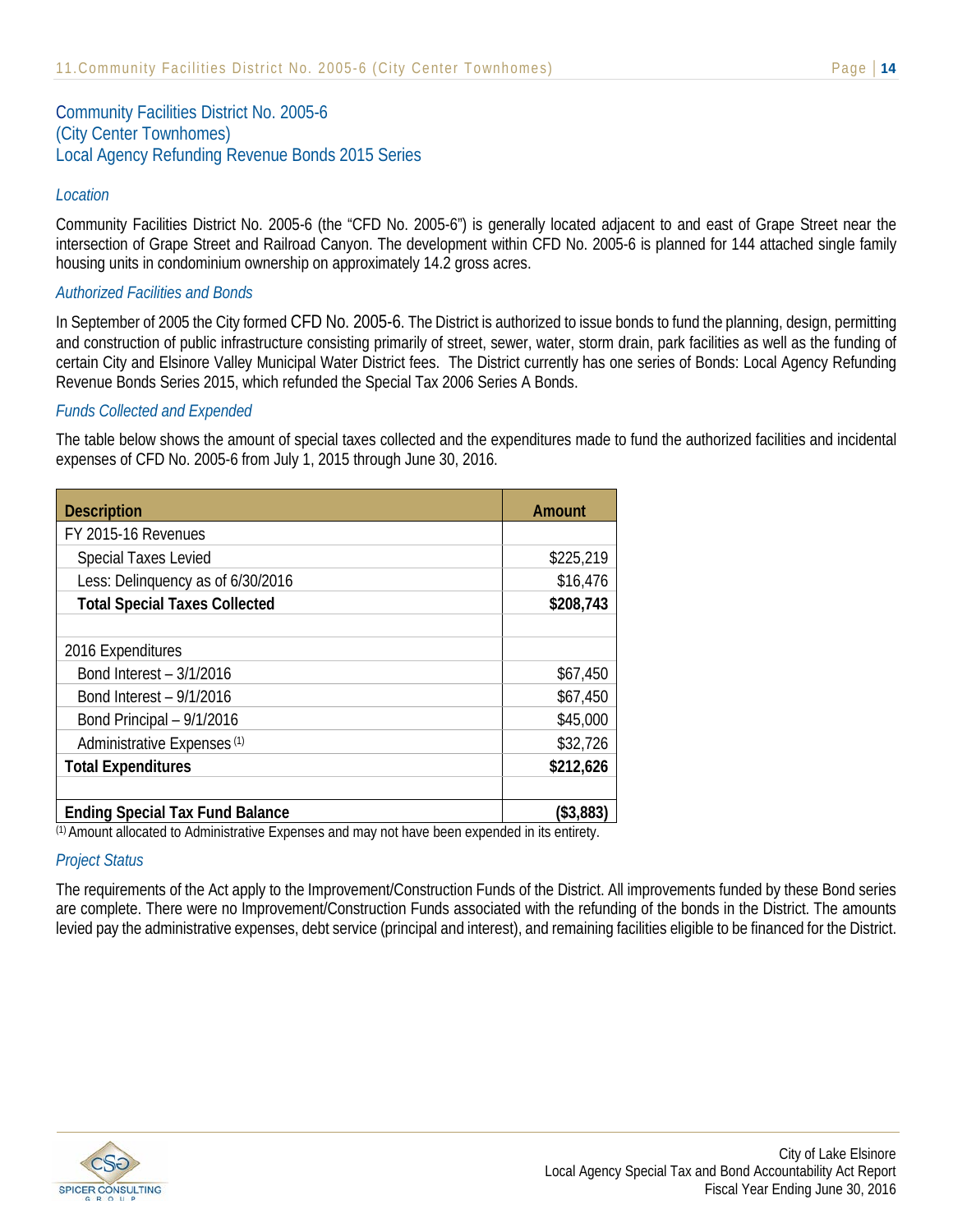Community Facilities District No. 2006-1 (Summerly) Improvement Area A, Local Agency Revenue Bonds 2013 Series A Improvement Area B, Local Agency Revenue Bonds 2015 Series A Improvement Area CC, Local Agency Revenue Bonds 2016 Series A

#### *Location*

The boundaries of Community Facilities District No. 2006-1 (the "CFD No. 2006-1") are included within the development generally known as Summerly. The primary entrance to the District is located at the intersection of Village Parkway with Diamond Drive approximately 0.8 miles from the I-15 freeway. Although not in the District the Links at Summerly, a par 72 golf course, is part of the greater Summerly development. The Lake Elsinore Diamond Stadium is located adjacent to the Summerly development across Diamond Drive. In total the Summerly development is expected to include 1,482 homes.

#### *Authorized Facilities and Bonds*

CFD No. 2006-1 was formed in 2006 and initially consisted of three Improvement Areas (the "IA"); in 2011, the City reconfigured the CFD No. 2006-1 into six Improvement Areas (A, B, CC through FF), and one remainder Improvement Area (Improvement Area 1), which consisted of nine existing homes which prepaid its special taxes. IA A has a single bond series: Local Agency Revenue Bonds 2013 Series A. IA B has a single series of bonds: Local Agency Revenue Bonds 2015 A. IA CC has one series of bonds: Local Agency Revenue Bonds 2016 Series A. IA FF has one series of bonds issued November 22, 2016, after the reporting date. No bonds have been issued for the other Improvement Areas.

#### *Funds Collected and Expended*

The table below shows the amount of special taxes collected and the expenditures made to fund the authorized facilities and incidental expenses of CFD No. 2006-1 from July 1, 2015 through June 30, 2016.

#### **Improvement Area A**

| <b>Description</b>                     | Amount    |
|----------------------------------------|-----------|
| FY 2015-16 Revenues                    |           |
| <b>Special Taxes Levied</b>            | \$225,865 |
| Less: Delinquency as of 6/30/2016      | \$3,257   |
| <b>Total Special Taxes Collected</b>   | \$222,608 |
|                                        |           |
| 2016 Expenditures                      |           |
| Bond Interest - 3/1/2016               | \$84,684  |
| Bond Interest - 9/1/2016               | \$84,684  |
| Bond Principal - 9/1/2016              | \$20,000  |
| Administrative Expenses <sup>(1)</sup> | \$16,495  |
| <b>Total Expenditures</b>              | \$205,863 |
|                                        |           |
| <b>Ending Special Tax Fund Balance</b> | \$16,745  |

(1) Amount allocated to Administrative Expenses and may not have been expended in its entirety.

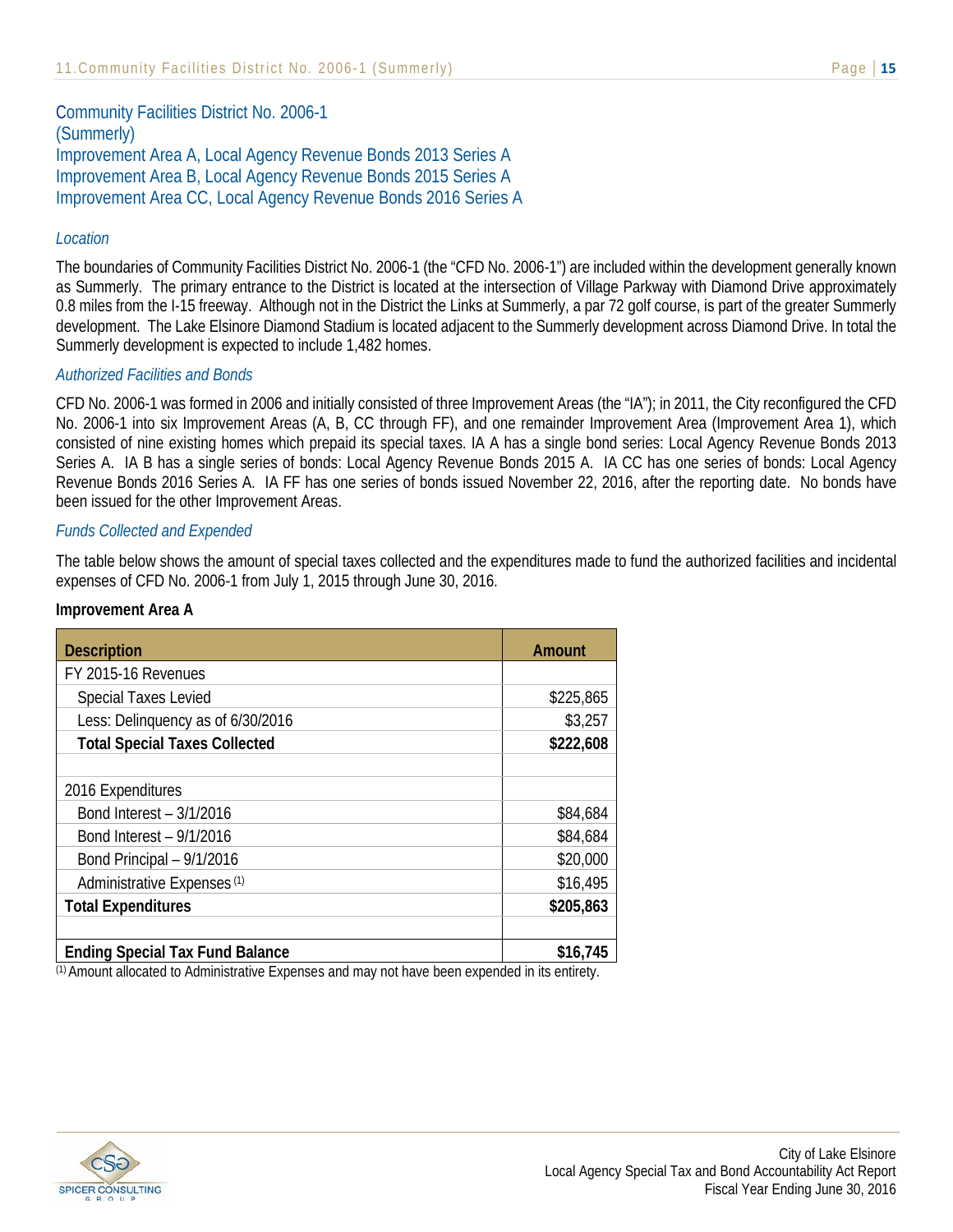| <b>Description</b>                                      | <b>Amount</b> |
|---------------------------------------------------------|---------------|
| FY 2015-16 Revenues                                     |               |
| <b>Special Taxes Levied</b>                             | \$157,055     |
| Less: Delinquency as of 6/30/2016                       | \$538         |
| <b>Total Special Taxes Collected</b>                    | \$156,517     |
|                                                         |               |
| 2016 Expenditures                                       |               |
| Bond Interest - 3/1/2016                                | \$53,434      |
| Bond Interest - 9/1/2016                                | \$53,434      |
| Bond Principal - 9/1/2016                               | \$30,000      |
| Administrative Expenses <sup>(2)</sup>                  | \$12,218      |
| <b>Total Expenditures</b>                               | \$149,086     |
|                                                         |               |
| <b>Ending Special Tax Fund Balance</b><br>$\sim$ $\sim$ | \$7,431<br>.  |

(2) Amount allocated to Administrative Expenses and may not have been expended in its entirety.

#### **Improvement Area CC**

| <b>Description</b>                                             | <b>Amount</b> |
|----------------------------------------------------------------|---------------|
| FY 2015-16 Revenues                                            |               |
| <b>Special Taxes Levied</b>                                    | \$53,673      |
| Less: Delinquency as of 6/30/2016                              | \$0           |
| <b>Total Special Taxes Collected</b>                           | \$53,673      |
|                                                                |               |
| 2016 Expenditures                                              |               |
| Bond Interest - 3/1/2016                                       | \$0           |
| Bond Interest - 9/1/2016                                       | \$0           |
| Bond Principal - 9/1/2016                                      | \$0           |
| Administrative Expenses <sup>(3)</sup>                         | \$8,654       |
| <b>Total Expenditures</b>                                      | \$8,654       |
| <b>Ending Special Tax Fund Balance</b><br>$\sim$ $\sim$<br>. . | \$45,019<br>. |

(3) Amount allocated to Administrative Expenses and may not have been expended in its entirety.

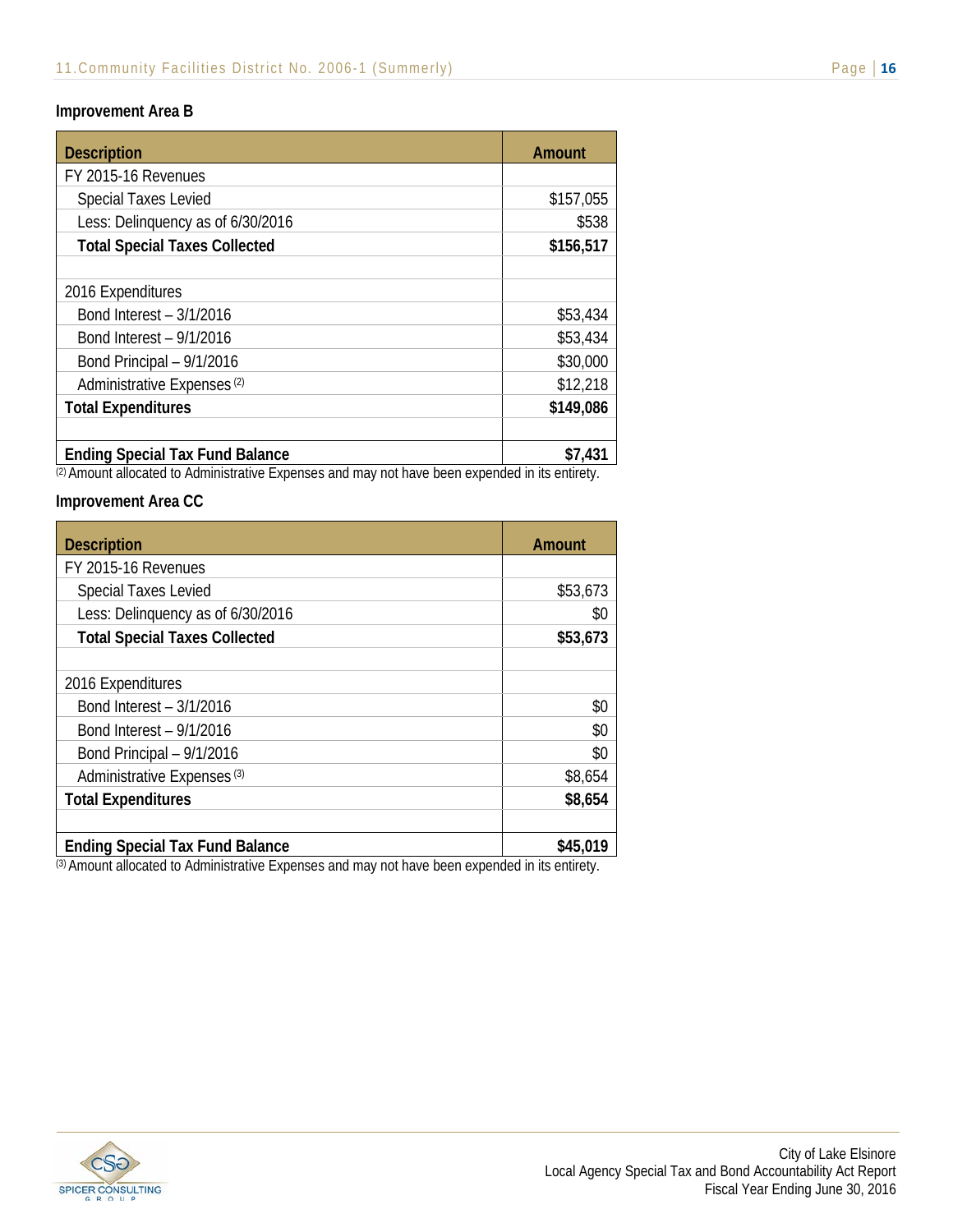#### *Project Status*

The requirements of the Act apply to the Improvement Fund of the following Improvement Areas. The following table shows the initial amount deposited to the Improvement Fund, the amount expended, the June 30, 2016 Improvement Fund balance, and the project status. The amounts levied pay the administrative expenses, debt service (principal and interest), and remaining facilities eligible to be financed for each Improvement Area.

| <b>District</b>      | <b>Series</b> | <b>Initial Deposit</b><br><b>Amount to</b><br>Improvement Fund | <b>Expended</b><br>Amount | June 30, 2016<br><b>Balance</b> | Project<br><b>Status</b> |
|----------------------|---------------|----------------------------------------------------------------|---------------------------|---------------------------------|--------------------------|
| CFD No. 2006-1 IA A  | 2013A         | \$2,785,178.85                                                 | \$2,782,824.29            | \$2,354.56                      | Ongoing                  |
| CFD No. 2006-1 IA B  | 2015A         | \$2,617,345.52                                                 | \$2,617,036.50            | \$309.02                        | Ongoing                  |
| CFD No. 2006-1 IA CC | 2016A         | \$2,483,234.03                                                 | \$0                       | \$2,483,234.03                  | Ongoing                  |

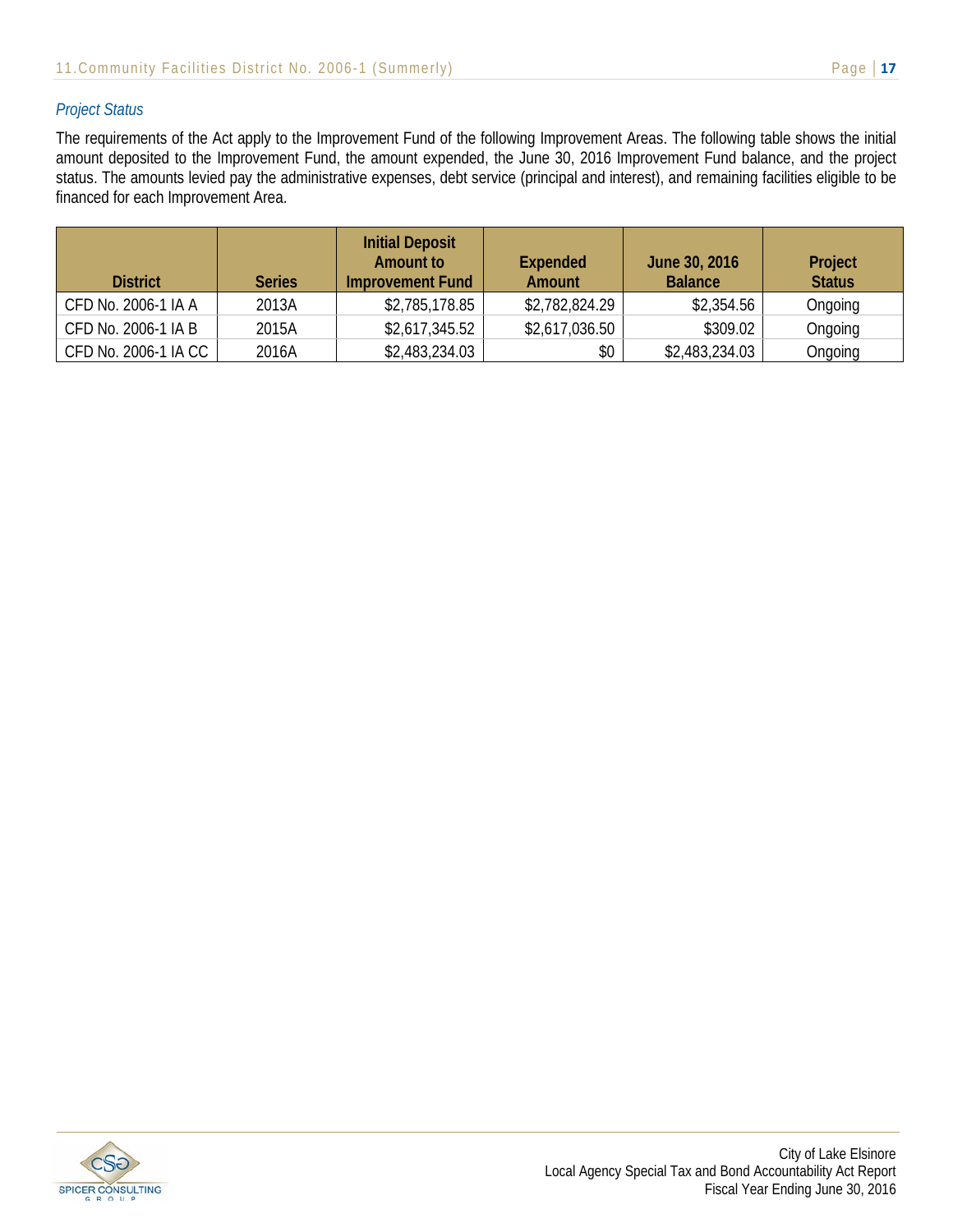Community Facilities District No. 2006-2 (Viscaya) Local Agency Revenue Bonds 2012 Series A

#### *Location*

Community Facilities District No. 2006-2 (the "CFD No. 2006-2") is generally located approximately 2 miles southwest of Interstate 15 freeway near the southwest corner of Lakeshore Drive and Riverside Drive. The development within CFD No. 2006-2 is planned for 168 detached residential units on approximately 15.6 net acres.

#### *Authorized Facilities and Bonds*

In April of 2006 the City formed CFD No. 2006-2. The District is authorized to issue the Bonds to fund the planning, design, permitting, acquisition and construction of public infrastructure consisting primarily of street, sewer, water, storm drain, park facilities as well as the funding of certain City and Elsinore Valley Municipal Water District fees. The District currently has one series of Bonds: Local Agency Refunding Revenue Bonds Series 2015, which refunded the Special Tax 2006 Series A Bonds.

#### *Funds Collected and Expended*

The table below shows the amount of special taxes collected and the expenditures made to fund the authorized facilities and incidental expenses of CFD No. 2006-2 from July 1, 2015 through June 30, 2016.

| <b>Description</b>                                     | <b>Amount</b> |
|--------------------------------------------------------|---------------|
| FY 2015-16 Revenues                                    |               |
| <b>Special Taxes Levied</b>                            | \$437,196     |
| Less: Delinquency as of 6/30/2016                      | \$38,561      |
| <b>Total Special Taxes Collected</b>                   | \$398,635     |
|                                                        |               |
| 2016 Expenditures                                      |               |
| Bond Interest - 3/1/2016                               | \$140,075     |
| Bond Interest - 9/1/2016                               | \$140,075     |
| Bond Principal - 9/1/2016                              | \$80,000      |
| Administrative Expenses <sup>(1)</sup>                 | \$32,048      |
| <b>Total Expenditures</b>                              | \$392,198     |
|                                                        |               |
| <b>Ending Special Tax Fund Balance</b><br>$(1)$ A<br>. | \$6,437<br>.  |

(1) Amount allocated to Administrative Expenses and may not have been expended in its entirety.

#### *Project Status*